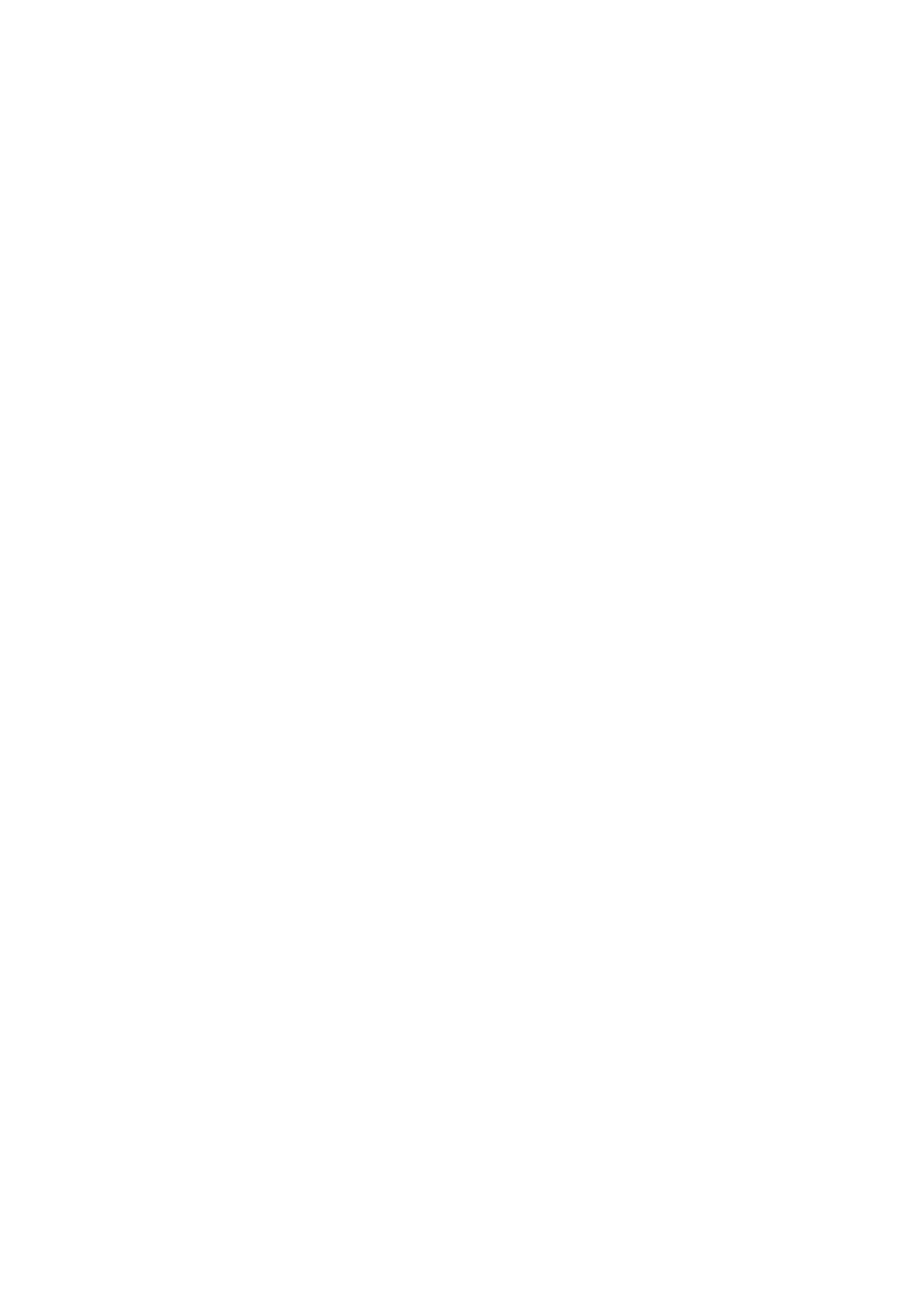### Frobenius manifolds and variation of twistor structures in singularity theory

Christian Sevenheck

### 1 Introduction

In this text I give an overview on research I have done during the last 5 years. The unifying theme is the understanding of algebraic and geometric structures on deformation resp. moduli spaces in complex analytic geometry, and more specifically in singularity theory. Two (related) notions that occur in such situations are Frobenius manifold and Variations of (integrable) twistor structures. Both can be expressed through certain meromorphic connections on the product of the parameter space in question with the projective line, and hence the theory of systems of differential equations with singularities enters into play. Some of the classical questions of this theory, like e.g., finding normal forms for such systems of differential equations are directly related to the existence of the above structures on the parameter spaces. A striking difference between Frobenius manifolds and variations of twistor structures is that the former are purely holomorphic data, whereas the latter involve a rather subtle mixture between holomorphic and anti-holomorphic objects.

The following text is a short overview of the main results obtained. All definitions and notions are explained, and all results are stated in detail, but without proofs for which I refer to the original research papers listed below.

Acknowledgments: I would like to thank Claus Hertling for a very fruitful and intense cooperation on tt<sup>\*</sup>-geometry during the last years. I also learned much about Frobenius manifolds and classical singularity theory from his papers and from the many discussions we had.

It is a true pleasure to thank Claude Sabbah for his continuing support and interest in my work since my Ph.D. thesis. I also thank David Mond and Ignacio de Gregorio for the stimulating cooperation on linear free divisors and Frobenius manifolds.

#### 1.1 Submitted papers

The following papers are submitted for the "Habilitation":

- 1. Claus Hertling and Christian Sevenheck, Nilpotent orbits of a generalization of Hodge structures, J. Reine Angew. Math. 609 (2007), 23–80.
- 2. Claus Hertling and Christian Sevenheck, **Curvature of classifying spaces for Brieskorn lat**tices, J. Geom. Phys. 58 (2008), no. 11, 1591-1606.
- 3. Claus Hertling and Christian Sevenheck, Limits of families of Brieskorn lattices and compactified classifying spaces, Preprint math.AG/0806.2011, 51 pages, 2008.
- 4. David Mond, Ignacio de Gregorio and Christian Sevenheck, Linear free divisors and Frobenius manifolds, Preprint math. $AG/0802.4188$ , 46 pages, to appear in "Compositio Mathematica", 2008.
- 5. Christian Sevenheck, Spectral numbers and Bernstein polynomials for linear free divisors, Preprint math.AG/0905.0971, 14 pages, 2009.

The first three papers deal with variation of integrable twistor structures, also known as " $tt^*$ -geometry", whereas the last two are concerned with Frobenius structures and related objects for some particular classes of non-isolated singularities, the so-called free divisors. A unifying point of view in all of the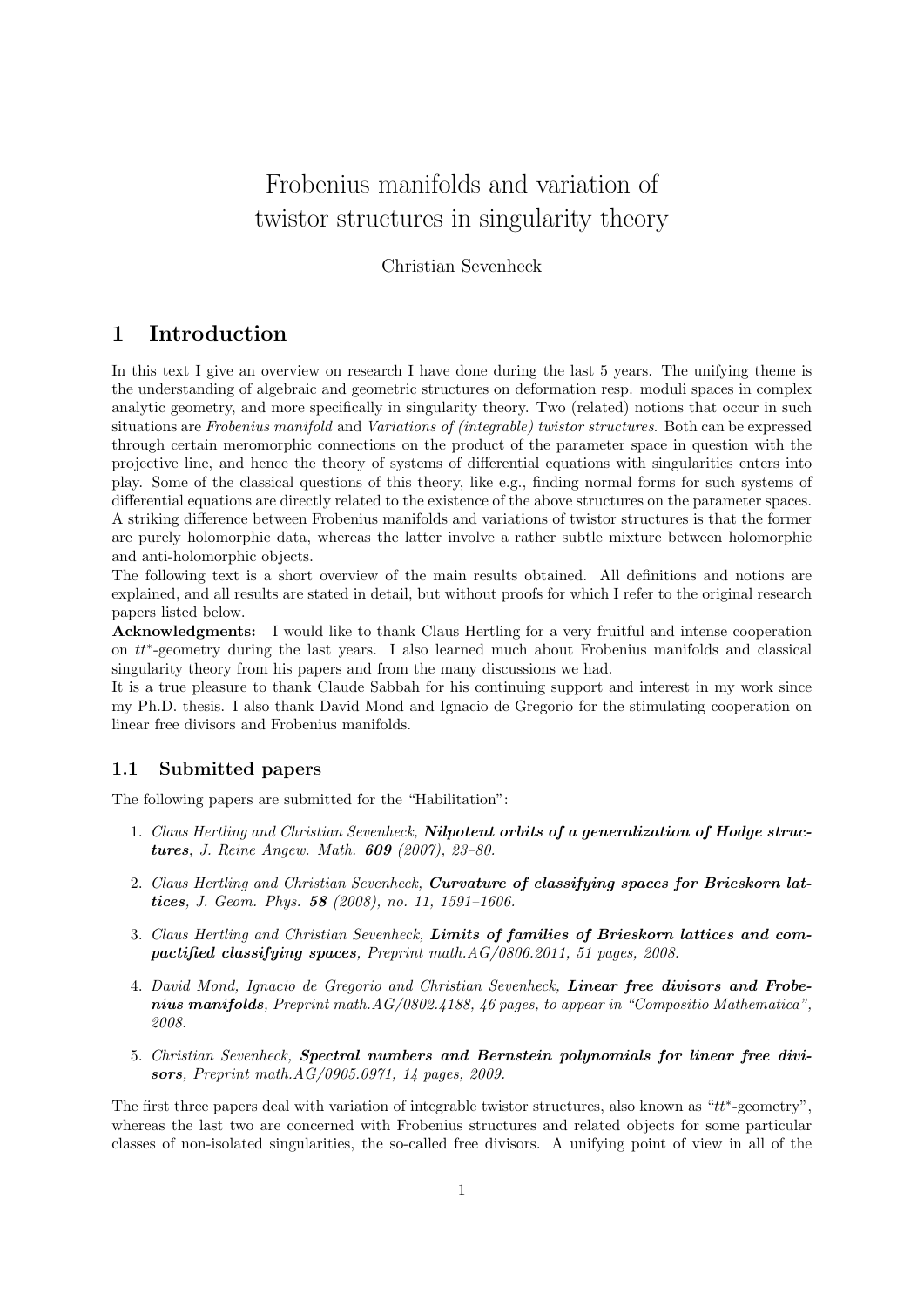submitted articles is the theory of (variation of) Brieskorn lattices, these are algebraic or analytic objects naturally attached to holomorphic resp. algebraic functions on complex resp. algebraic manifolds. The main results contained in these papers are described in some detail in the following sections.

#### 1.2 Short description of other scientific works

Below is a list and short description of other scientific work.

• Christian Sevenheck and Duco van Straten, Deformation of singular Lagrangian subvarieties, Math. Ann. 327 (2003), no. 1, 79–102.

In this paper, a deformation theory for singular lagrangian subvarieties in a symplectic manifold is developed. A variant of the de Rham complex for such a variety is introduced and it is shown that under a suitable hypothesis on the geometry of the variety, its cohomology form constructible sheaves of finite-dimensional vector spaces. As a consequence, such lagrangian varieties, although their singularities are often non-isolated, have a (formal) versal deformation space. The dimension of these deformation spaces are explicitly computed for some interesting examples.

• Christian Sevenheck and Duco van Straten, Rigid and complete intersection Lagrangian singularities, Manuscripta Math.  $114$  (2004), no. 2, 197-209.

The general results on deformation of lagrangian varieties are applied to study the question of rigidity for these objects. It is shown that certain classes of lagrangian varieties, in particular, the so called "open swallowtails" have no lagrangian deformations. This follows from a cohomological argument on the lagrangian de Rham complex. Similar arguments show that this complex is pervers in the case of lagrangian complete intersections, for which we also give an estimate on the codimension of the singular locus.

• Christian Sevenheck, Unobstructed Lagrangian deformations, C. R. Math. Acad. Sci. Paris 338 (2004), no. 8, 617–622.

In this paper, a criterion is given which ensure smoothness of the local moduli space for lagrangian singularities. This is done via the so-called  $T^1$ -lifting principle, and it involves studying a relative version of the lagrangian de Rham complex.

• Claus Hertling and Christian Sevenheck, Twistor structures,  $tt^*$ -geometry and singularity theory, From Hodge theory to integrability and TQFT  $tt^*$ -geometry, Proc. Sympos. Pure Math., vol. 78, Amer. Math. Soc., Providence, RI, 2008, pp. 49–73.

This article gives an introduction to the papers [\[HS07\]](#page-21-0), [\[HS08a\]](#page-21-1) and [\[HS08b\]](#page-21-2), with some details on the theory of Brieskorn lattices associated to local singularities and tame functions.

### <span id="page-3-0"></span>2 tt<sup>\*</sup>-geometry and variation of twistor structures

tt<sup>∗</sup>-geometry was introduced in [\[CV91\]](#page-21-3), [\[CV93\]](#page-21-4). It can be considered as a generalization of variations of Hodge structures. A convenient framework is the notion of a variation of TERP-structures, which we recall first.

<span id="page-3-1"></span>**Definition 1** ([\[Her03\]](#page-21-5), [\[HS07\]](#page-21-0)). Let M be a complex manifold and  $w \in \mathbb{Z}$ . A variation of TERP-structures on M of weight w is a tuple  $(H, H'_{\mathbb{R}}, \nabla, P, w)$  consisting of:

- 1. a holomorphic vector bundle H on  $\mathbb{C} \times M$ , equipped with a meromorphic connection  $\nabla : \mathcal{H} \rightarrow$  $\mathcal{H}\otimes z^{-1}\Omega^1_{\mathbb{C}\times M}(\log\{0\}\times M),$  satisfying  $\nabla^2=0.$  Here and throughout this text,  $z$  is a fixed coordinate on C. The restriction  $H' := H_{\vert \mathbb{C}^* \times M}$  is then necessarily flat, corresponding to a local system given by a monodromy automorphism  $M \in \text{Aut}(H^{\infty})$ , where  $H^{\infty}$  is the space of flat multivalued sections. For simplicity, we will make the assumption that the eigenvalues of M are in  $S^1$ , which is virtually always the case in applications.
- 2. a flat real subbundle  $H'_{\mathbb{R}}$  of maximal rank of the restriction H'. In particular, M is actually an element in Aut $(H_{\mathbb{R}}^{\infty})$ .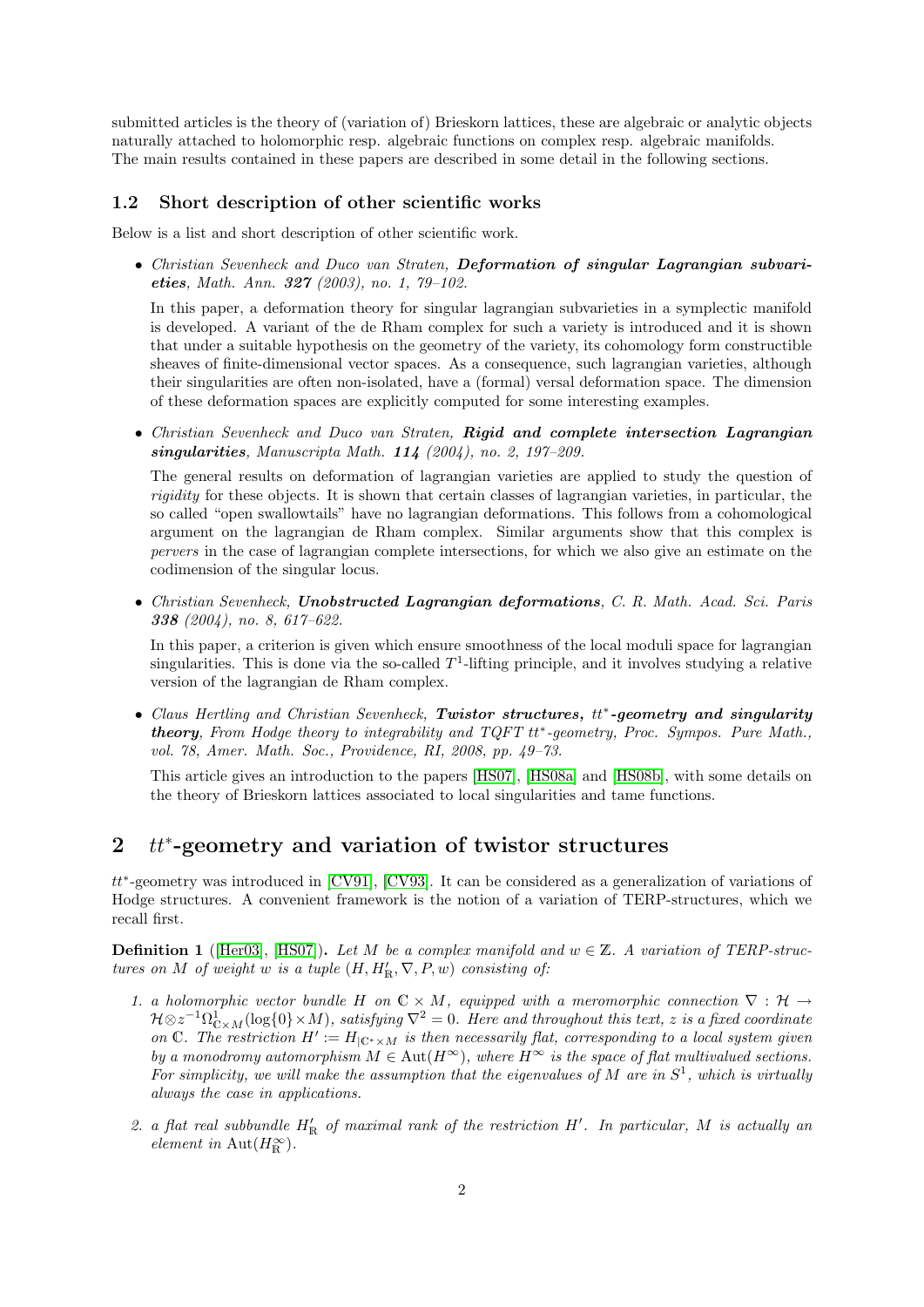3. a  $(-1)^w$ -symmetric, non-degenerate and flat pairing

$$
P: \mathcal{H}' \otimes j^* \mathcal{H}' \to \mathcal{O}_{\mathbb{C}^*}
$$

where  $j(z, x) = (-z, x)$ , and which takes values in i<sup>w</sup>R on the real subbundle  $H'_R$ . It extends to a pairing on  $i_*{\cal H}',$  where  $i:{\mathbb C}^* \times M \hookrightarrow {\mathbb C} \times M,$  and has the following two properties on the subsheaf  $\mathcal{H} \subset i_*\mathcal{H}'$ :

- (a)  $P(\mathcal{H}, \mathcal{H}) \subset z^w \mathcal{O}_{\mathbb{C} \times M}.$
- (b) P induces a non-degenerate symmetric pairing

 $[z^{-w}P]: \mathcal{H}/z\mathcal{H} \otimes \mathcal{H}/z\mathcal{H} \rightarrow \mathcal{O}_M.$ 

Remark: TERP-structures can be divided very roughly into two classes: By definition, the pole order of ∇ at zero is smaller or equal than two, but it may still define a regular singularity on the underlying meromorphic bundle  $(\mathcal{H}(*0), \nabla)$ . This will be referred to as the *regular singular case*, otherwise, we will says that  $(H, H'_{\mathbb{R}}, \nabla, P, w)$  is irregular. As we will see later, both cases actually occur in geometric situations.

As TERP-structures are supposed to generalize Hodge structures, one has to define in a natural way pure resp. pure polarized TERP-structures. This is done as follows. Consider the involution  $\gamma : \mathbb{P}^1 \to \mathbb{P}^1$ ,  $z \mapsto \overline{z}^{-1}$ . For any given flat real bundle  $H'_{\mathbb{R}}$  on  $\mathbb{C}^*$ , with complexification  $H' := H'_{\mathbb{R}} \otimes \mathbb{C}$ , and a given weight  $w \in \mathbb{Z}$ , define

$$
\begin{array}{rcl}\n\tau: H'_{|z} & \longrightarrow & H'_{|\gamma(z)} \\
s & \longmapsto & \nabla\text{-parallel transport of }\overline{z^{-w}\cdot s}\n\end{array}
$$

The induced map on sections can be seen as an isomorphism of  $\mathcal{O}_{\mathbb{C}^*}$ -modules  $\tau : \mathcal{H}' \to \overline{\gamma^* \mathcal{H}'}$  and as such, it extends to a morphism  $\tau : \widehat{i}_* \mathcal{H}' \to \widehat{i}_* (\overline{\gamma^* \mathcal{H}'})$ , where  $\widehat{i}: \mathbb{C}^* \hookrightarrow \mathbb{P}^1$ .

Suppose now that we are given a TERP-structure  $(H, H'_{\mathbb{R}}, \nabla, P, w)$ , then we can use  $\tau$  to identify the  $\mathcal{O}_{\mathbb{C}}$ bundle H and the  $\mathcal{O}_{\mathbb{P}^1\setminus\{0\}}$ -bundle  $\overline{\gamma^*\mathcal{H}}$  on the common intersection  $\mathbb{C}^*$ , and hence define a holomorphic vector bundle over  $\mathbb{P}^1$ , denoted by  $\hat{\mathcal{H}}$ .

Definition 2 ( $[Her03, HS07]$  $[Her03, HS07]$ ).  $E_R', \nabla, P, w$  is called pure iff  $\widehat{\mathcal{H}}$  is trivial, i.e.  $\widehat{\mathcal{H}} \cong \mathcal{O}_{\mathbb{P}^1}^{\text{rk}(H)}.$ 

2. The morphism  $\tau$  defines a C-antilinear involution on  $H^0(\mathbb{P}^1, \hat{\mathcal{H}})$ . If  $(H, H'_{\mathbb{R}}, \nabla, P, w)$  is pure, put

$$
h: H^{0}(\mathbb{P}^{1}, \widehat{\mathcal{H}}) \times H^{0}(\mathbb{P}^{1}, \widehat{\mathcal{H}}) \longrightarrow \mathbb{C}
$$
  

$$
(a, b) \longmapsto z^{-w} P(a, \tau b),
$$

then h is a hermitian form on  $H^0(\mathbb{P}^1, \hat{\mathcal{H}})$  and we say that  $(H, H'_{\mathbb{R}}, \nabla, P, w)$  is pure polarized iff h is positive definite.

An easy generalization of the above construction shows that for a given variation of TERP-structures, the extension to infinity  $\hat{\mathcal{H}}$  is no longer holomorphic, but only a (locally free)  $\mathcal{O}_{\mathbb{P}^1} \mathcal{C}_M^{an}$ -module, where  $\mathcal{O}_{\mathbb{P}^1}\mathcal{C}_M^{an}$  is the sheaf of real-analytic functions on  $\mathbb{P}^1 \times M$  which are annihilated by  $\partial_{\overline{z}}$ . In this case, the extension of the connection  $\nabla$  on  $\mathcal H$  has a holomorphic and an anti-holomorphic part. More precisely, we have the following.

<span id="page-4-0"></span>**Definition 3** ([\[Sim97\]](#page-23-0)). Let M be a complex manifold and  $\mathcal{F}$  a locally free  $\mathcal{O}_{\mathbb{P}^1}$ C<sub>M</sub><sup>-</sup>module.

Consider the map  $\sigma : \mathbb{P}^1 \times M \to \mathbb{P}^1 \times M$ ,  $\sigma(z, x) = (-\overline{z}^{-1}, x)$  and the two sheaves of meromorphic  $functions\ \mathcal{O}_{\mathbb{P}^1}(1,0) = l_*\mathcal{O}_{\mathbb{P}^1\setminus\{0\}} \cap \widetilde{i}_* z^{-1}\mathcal{O}_{\mathbb{C}}\ \text{and}\ \mathcal{O}_{\mathbb{P}^1}(0,1) = l_* z\mathcal{O}_{\mathbb{P}^1\setminus\{0\}} \cap \widetilde{i}_* \mathcal{O}_{\mathbb{C}}\ \text{where}\ l:\mathbb{P}^1\setminus\{0\} \hookrightarrow \mathbb{P}^1$ and  $\tilde{i}: \mathbb{C} \hookrightarrow \mathbb{P}^1$ . Then we say that F underlies a variation of twistor structures if it comes equipped with an operator

$$
\mathbf{D}:\mathcal{F}\longrightarrow \mathcal{F}\otimes (\mathcal{O}_{\mathbb{P}^1}(1,0)\otimes \mathcal{A}^{1,0}_M\oplus \mathcal{O}_{\mathbb{P}^1}(0,1)\otimes \mathcal{A}^{0,1}_M)
$$

which is  $\mathcal{O}_{\mathbb{P}^1}$ -linear and such that for any  $z \in \mathbb{C}^*$ , its restriction  $\mathbf{D}_{|\{z\}\times M}$  is a flat connection. F is pure (of weight zero) if it is fibrewise trivial and in that case a polarization of  $\mathcal F$  is a symmetric **D**-flat non-degenerate pairing

$$
\widehat{S} : \mathcal{F} \otimes \sigma^* \mathcal{F} \longrightarrow \mathcal{O}_{\mathbb{P}^1}
$$

which is a morphism of twistors. It induces a Hermitian pairing h on  $E := \pi_* \mathcal{F}$ , where  $\pi : \mathbb{P}^1 \times M \to M$ is the projection. Then  $\mathcal F$  is called polarized if h is positive definite.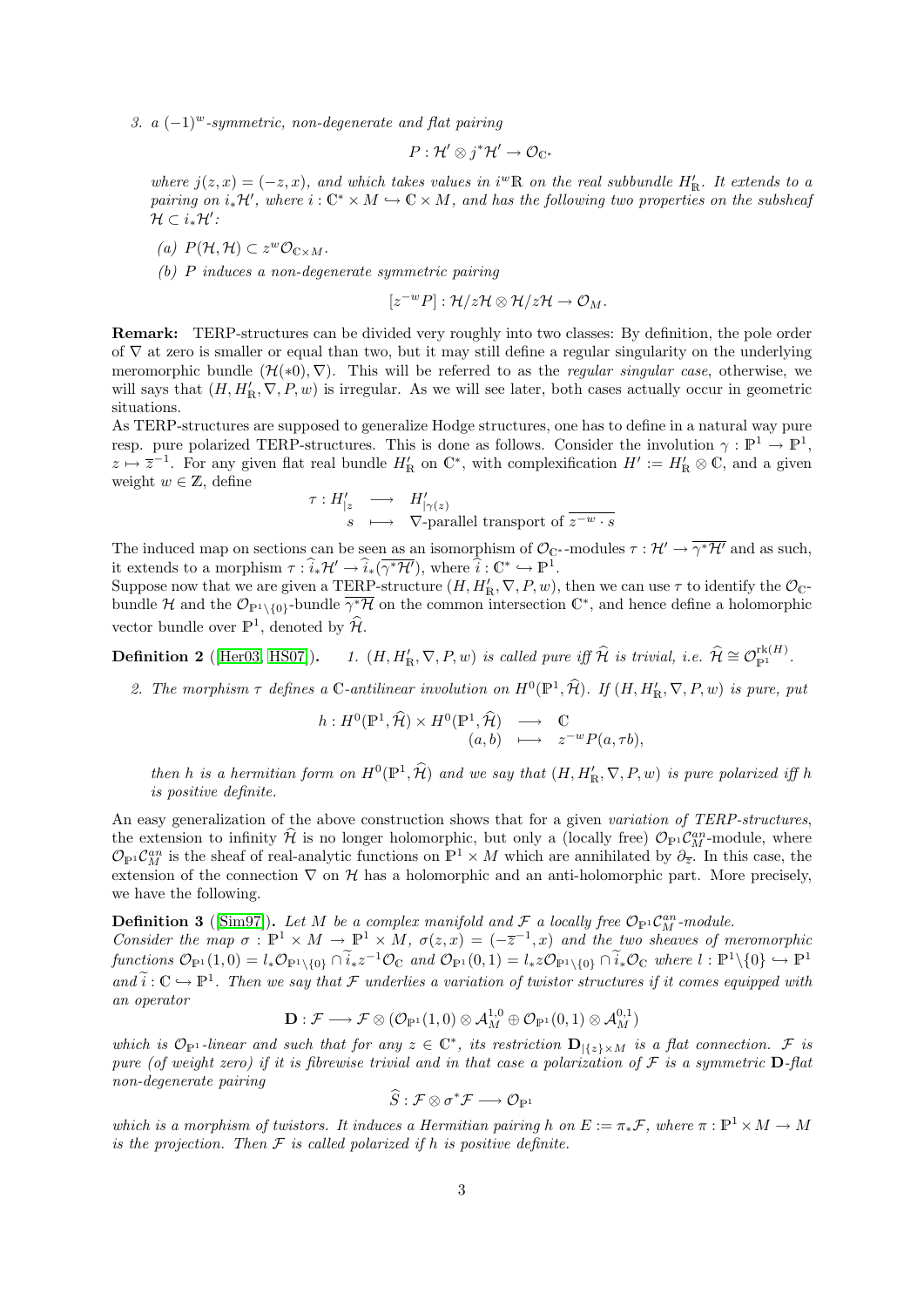One checks that the two definitions are compatible, i.e., a variation of TERP-structures gives rise to a variation of twistor structures via the above construction, and the former is pure resp. pure polarized iff the same is true for the latter.

One of the main features of this definition is that it is related to some other interesting differentialgeometric object, namely, a harmonic bundle.

**Definition 4** ([\[Sim88,](#page-22-0) [Sim90,](#page-22-1) [Sim97\]](#page-23-0)). Let M be a complex manifold, and  $(\mathcal{E}, \theta)$  be a Higgs bundle bundle on M, i.e., a holomorphic vector bundle with an  $\mathcal{O}_M$ -linear morphism  $\theta : \mathcal{E} \to \mathcal{E} \otimes \Omega^1_M$  such that  $\theta \wedge \theta = 0$ . Suppose moreover that we are given a hermitian metric  $h: \mathcal{E} \otimes \overline{\mathcal{E}} \to \mathcal{C}_M^{an}$  on  $\mathcal{E}$  and denote by  $D' + D''$  its Chern connection. Then h is called harmonic, and the tuple  $(\mathcal{E}, \theta, h)$  is called a harmonic bundle, iff  $(D' + D'' + \theta + \overline{\theta})^2 = 0$ , where  $\overline{\theta}$  is the h-adjoint of  $\theta$ .

Given a variation of pure polarized twistor structures  $\hat{\mathcal{H}}$ , e.g., one coming from a variation of pure polarized TERP-structures, the metric h defined on the bundle  $E = \pi_* \mathcal{H}$  of fibrewise global sections (here  $\pi : \mathbb{P}^1 \times M \to M$  is the projection) is actually harmonic. Even more, we have the following basic correspondence.

**Proposition 5** ([\[Sim97\]](#page-23-0)). The category of variations of pure polarized twistor structures on M is equivalent to the category of harmonic bundles on M.

For a pure polarized variation of TERP-structures, the corresponding harmonic bundle is equipped with some additional structure, explained in the following result.

Lemma 6. [\[Her03,](#page-21-5) theorem 2.19] For any variation of pure TERP-structures, the connection operator  $\nabla$  takes the following form on fibrewise global sections (i.e., sections from  $E := \pi_* \widehat{\mathcal{H}}$ ).

$$
\nabla = D' + D'' + z^{-1}\theta + z\overline{\theta} + \frac{dz}{z} \left(\frac{1}{z}\mathcal{U} - \mathcal{Q} + \frac{w}{2} - z\tau\mathcal{U}\tau\right)
$$

where  $u, \mathcal{Q} \in \mathcal{E}nd_{\mathcal{C}_M^{an}}(E)$ . These objects satisfy the following relations, summarized under the name  $CV \oplus-structure$  in [\[Her03\]](#page-21-5).

<span id="page-5-0"></span>
$$
h(\theta-, -) - h(-, \overline{\theta}) = 0, \qquad (D' + D'')(h) = 0 \tag{1}
$$

$$
(D'' + \theta)^2 = 0, \qquad (D' + \overline{\theta})^2 = 0 \tag{2}
$$

$$
D'(\theta) = 0, \qquad D''(\overline{\theta}) = 0 \tag{3}
$$

$$
D'D'' + D''D' = -(\theta \overline{\theta} + \overline{\theta}\theta)
$$
  
(4)  
(4)  
(5)

$$
[\theta, \mathcal{U}] = 0, \qquad D'(\mathcal{U}) - [\theta, \mathcal{Q}] + \theta = 0 \tag{5}
$$
  

$$
D''(\mathcal{U}) = 0, \qquad D'(\mathcal{Q}) + [\theta, \tau \mathcal{U}\tau] = 0 \tag{6}
$$

$$
\tau \theta \tau = \overline{\theta} \qquad (D' + D'')(\tau) = 0
$$

$$
h(\mathcal{U}^-, -) = h(-, \tau \mathcal{U}^+ -), \qquad h(\mathcal{Q}^-, -) = h(-, \mathcal{Q}^-)
$$
  

$$
\mathcal{Q} = -\tau \mathcal{Q}^+
$$

If H is pure polarized, then  $Q$  is a Hermitian endomorphism of the bundle  $(E, h)$  and its real-analytically varying real eigenvalues are distributed symmetrically around zero.

As already remarked, equations [\(1\)](#page-5-0) to [\(4\)](#page-5-0) say that the metric h on E is harmonic. The two identities [\(3\)](#page-5-0) and  $(4)$  were called  $tt^*$ -equations in [\[CV91\]](#page-21-3). Variation of twistor structures corresponding to harmonic bundles with operators  $U, Q, \tau U \tau$  are studied under the name "integrable" in [\[Sab05,](#page-22-2) Chapter 7], and the identities [\(5\)](#page-5-0) and [\(6\)](#page-5-0) are called "integrability equations" in loc.cit.

Any variation of pure polarized Hodge structures gives rise to harmonic bundle, and even to a variation of pure polarized TERP-structures. These variations have the special property that the endomorphism U from above is zero (see [\[Her03,](#page-21-5) section 3.2]). The following result shows that in some cases, it may happen that even for non-vanishing  $U$ , a variation of pure polarized TERP-structures actually comes from a variation of pure polarized Hodge structures.

<span id="page-5-1"></span>Theorem 7. [\[Sab05,](#page-22-2) corollary 7.2.8], [\[HS08b,](#page-21-2) theorem 6.2] Let M be either a compact Kähler manifold or the complement of a simple normal crossing divisor in a smooth projective variety. Let  $(H, H_R, \nabla, P, w)$ be a variation of pure polarized TERP-structures on M with associated harmonic bundle  $(E, D'', \theta, h)$ . In the second case, suppose moreover that  $E$  is tame along the boundary divisor (see, e.g., [\[HS08b,](#page-21-2) section  $3$ ). Then E underlies a (sum of two) variation(s) of pure polarized Hodge structures.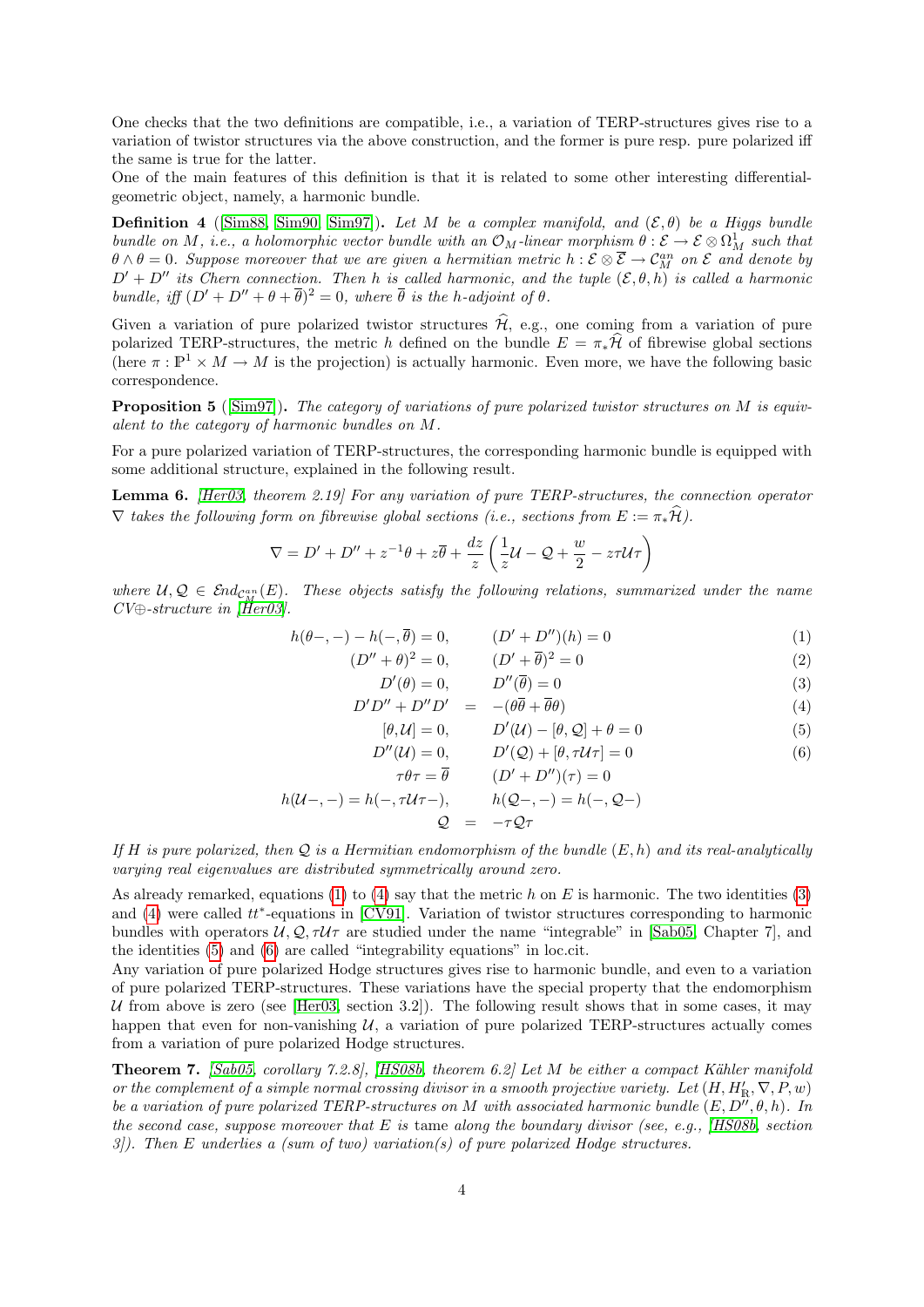We end this part with a short description of how (variation of) TERP-structures actually arise in singularity theory. More details on this construction can be found in the first section of [\[HS08c\]](#page-22-3). Two cases are of interest: The classical situation of a holomorphic function germ  $f : (\mathbb{C}^m, 0) \to (\mathbb{C}, 0)$  with an isolated critical point, and the more recently studied case of polynomial functions  $f: U \to \mathbb{C}$  (where U is a smooth affine complex manifold of dimension  $m$ ) satisfying a condition of topological triviality at infinity, e.g., M-tameness ([\[NS99\]](#page-22-4)) or cohomological tameness([\[Sab06\]](#page-22-5)). In both situations, we denote by t a coordinate on the base space, centered at zero. In the first case, by choosing an appropriate representative  $f: X \to S$  for the given function germ, we define

$$
M^{an}_0:=\frac{f_*\Omega_X^m}{df\wedge df_*\Omega_X^{m-2}}
$$

which is a free  $\mathcal{O}_S$ -module of rank  $\mu := \dim_{\mathbb{C}}(\mathcal{O}_X/J_f)$ . It is naturally equipped with a connection operator  $\nabla: M_0^{an} \to M_0^{an} \otimes \Omega_S^1(*)$  which is regular singular at  $0 \in S$  (see [\[Bri70\]](#page-21-6)). Hence, there is a unique extension (which we denote by the same symbol)  $M_0^{an}$  to a free  $\mathcal{O}_C$ -module with a connection of the same type. Consider the intersection  $\tilde{i}_*M_0^{an} \cap l_*V_{\leq \infty}$  (here  $\tilde{i}: \mathbb{C} \hookrightarrow \mathbb{P}^1$  and  $l: \mathbb{P}^1 \setminus \{0\} \hookrightarrow \mathbb{P}^1$ ), where the latter module is the (unique) meromorphic regular singular extension of  $M_0$  to infinity. The space  $M_0^{alg} := H^0(\mathbb{P}^1, \widetilde{i}_*M_0^{an} \cap l_*V_{<\infty})$  is then a free C[t]-module, i.e., corresponds to an algebraic vector bundle on C.

In the second case mentioned above, one can directly define

$$
M_0^{alg} := \frac{f_* \Omega_U^{m,alg}}{df \wedge df_* \Omega_U^{m-2,alg}}
$$

using algebraic differential forms. By  $[Sub06]$ , tameness implies that this module is  $\mathbb{C}[t]$ -free of finite rank, which may, however, differ from the sum of Milnor numbers of the critical points of  $f$  on  $U$ . Now define  $G_0^{alg} := M_0^{alg} \otimes_{\mathbb{C}} \mathbb{C}[\partial_t^{-1}]$ , and equip it with a  $\mathbb{C}[z]$ -action, where z acts by  $\partial_t^{-1}$ . Notice that in the first case (and also in the second one if U is contractible), any element in  $M_0^{alg}$  has a unique preimage under the operator  $\nabla_t$ , so that actually  $G_0^{alg} = M_0^{alg}$  (as C-vector spaces) in these cases. The C[t]-module structure on  $M_0^{alg}$  yields an action of  $z^2 \nabla_z$  on  $G_0^{alg}$ , and we write  $G_0^{an}$  for the associated finally

analytic bundle, which is thus equipped with a connection with a pole of order at most two at 0. Notice  
finally that in the second case, 
$$
G_0^{alg}
$$
 is simply given as the top-cohomology group of a twisted de Rham  
complex, i.e.,

$$
G_0^{alg} := \frac{f_* \Omega^{m,alg}_U[z]}{(zd-df \wedge) f_* \Omega^{m-1,alg}_U[z]}
$$

and the connection operator  $z^2 \nabla_z$  is defined by  $(z^2 \nabla_z)(\omega) := f \cdot \omega$  for  $\omega \in f_* \Omega_U^{m,alg}$ , and extended by the Leibniz rule. We will use this direct description in section [3.](#page-12-0)

Summarizing the above construction, we obtain a holomorphic vector bundle on C with a connection with pole of order at most two at zero. A detailed discussion of the duality theory involved yields the definition of a pairing  $P: G_0^{an} \otimes j^* G_0^{an} \to z^m \mathcal{O}_{\mathbb{C}}$  (see [\[Her03\]](#page-21-5) for the local and again [\[Sab06\]](#page-22-5) for the global case). Moreover, an essentially topological argument shows that the flat bundle  $(G_0^{an})_{\vert \mathbb{C}^*}$  carries a natural real structure.

<span id="page-6-0"></span>Theorem 8 ([\[Her03\]](#page-21-5),[\[Sab06\]](#page-22-5),[\[HS07\]](#page-21-0)). Consider one of the two cases discussed above.

- 1. Putting  $H := G_0^{an}$ , then  $(H, H'_{\mathbb{R}}, \nabla, P, w)$  is a TERP-structure of weight  $w := m$ .
- 2. For a deformation  $F: X \times M \to S$  resp.  $F: U \times M \to \mathbb{C}$  of  $f: X \to S$  resp.  $f: U \to \mathbb{C}$ , a variant of the above construction yields a holomorphic bundle  $H := G_0^{an} \to \mathbb{C} \times M$  which underlies a variation of TERP-structures on M. (Notice that in the second case it is not supposed that  $F_t: U \times \{t\} \to \mathbb{C}$  is tame for all  $t \in M$ ).

The above rigidity result (theorem [7\)](#page-5-1) says heuristically that interesting variations of pure polarized TERP-structures occur on parameter spaces which are neither compact nor quasi-projective (this is the case for local singularities), or otherwise that the corresponding harmonic bundle is not tame along all components of the boundary divisor (this happens for variation of TERP-structures defined by families of tame polynomial functions).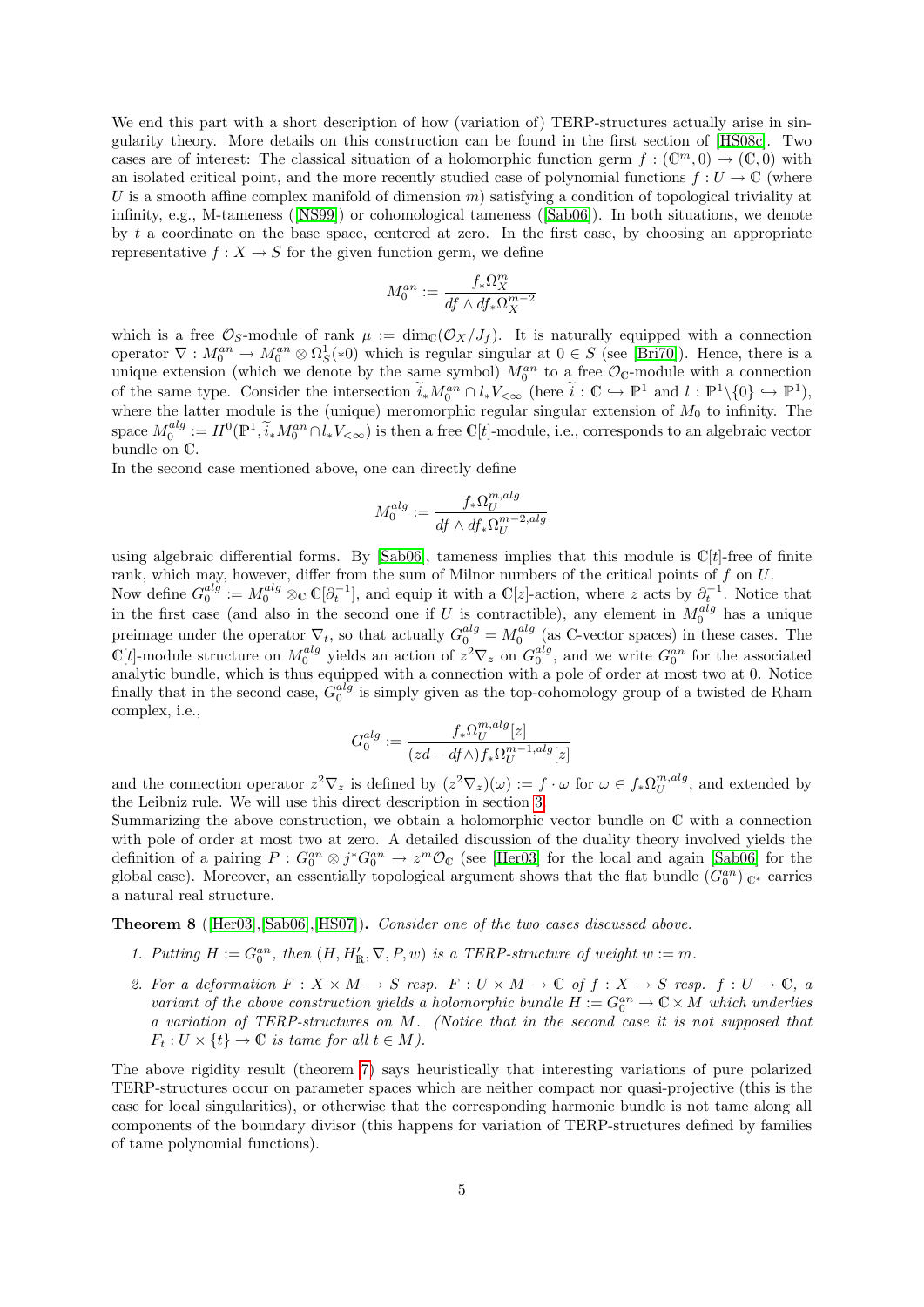#### 2.1 Nilpotent orbits of TERP-structures

A classical theorem of Cattani, Kaplan and Schmid([\[Sch73\]](#page-22-6), [\[CK82\]](#page-21-7), [\[CK89\]](#page-21-8)) characterizes polarized mixed Hodge structures through a geometric object, the so called "nilpotent orbits". For TERPstructures, there is a natural generalization of this notion.

<span id="page-7-2"></span>**Definition 9** ([\[HS07\]](#page-21-0)). Let  $(H, H'_{\mathbb{R}}, \nabla, P, w)$  be a given TERP-structure of weight w. Write, for any  $r \in \mathbb{C}^*$ ,  $\pi_r$  for the the multiplication map  $\mathbb{C} \times \mathbb{C}^* \to \mathbb{C}$ ,  $(z,r) \mapsto zr$  and  $\pi'_r$  for the map  $\mathbb{C} \times \mathbb{C}^* \to$  $\mathbb{C}, (z, r) \mapsto zr^{-1}$ . Then we say that  $(H, H'_{\mathbb{R}}, \nabla, P, w)$  induces a nilpotent orbit of TERP-structures if  $\pi_r^*(H, H_R', \nabla, P, w)$  is pure polarized for any r such that  $|r| \ll 1$ , and a Sabbah orbit of TERP-structures iff the same holds for  $(\pi')^*_r(H, H'_{\mathbb{R}}, \nabla, P, w)$ .

One of the main results of [\[HS07\]](#page-21-0) establishes a correspondence between such nilpotent orbits and so called "mixed TERP-structures" which is the appropriate generalization of mixed Hodge structures. Its definition is rather involved, we concentrate on the regular singular case here. In this case, a TERPstructure is mixed if a certain associated filtration defines a polarized mixed Hodge structure. For the geometric situation of an isolated hypersurface singularity mentioned above, this filtration is actually rather classical, it corresponds to Steenbrink's Hodge filtration on the cohomology of the Milnor fibre of the singularity.

<span id="page-7-1"></span>**Definition 10** ([\[Her03\]](#page-21-5),[\[HS07\]](#page-21-0)). Let  $(H, H'_{\mathbb{R}}, \nabla, P, w)$  be a given TERP-structure of weight w.

1. Consider the space of multivalued flat sections (i.e., nearby cycles)  $H^{\infty} := \psi_z(H_{|\mathbb{C}^*})$ . Write  $H^{\infty} = \bigoplus_{\lambda \in \mathbb{C}} H^{\infty}_{\lambda}$  for the generalized eigen-decomposition with respect to the monodromy operator  $M = M_s \cdot M_u$ , where  $M_s$  resp.  $M_u$  denotes the semi-simple resp. unipotent part. Put  $N := \log(M_u)$  and denote by  $W_{\bullet}$  the weight filtration defined by the nilpotent endomorphism N. Define an automorphism of  $H_{e^{-2\pi i\alpha}}^{\infty}$  by

$$
G^{(\alpha)} := \sum_{k\geq 0} \frac{1}{k!} \Gamma^{(k)}(\alpha) \left(\frac{-N}{2\pi i}\right)^k =: \Gamma\left(\alpha \cdot \mathrm{id} - \frac{N}{2\pi i}\right).
$$

Here  $\Gamma^{(k)}$  is the k-th derivative of the gamma function. In particular, G depends only on the flat bundle H' and induces the identity on  $\text{Gr}_{\bullet}^W$ .

2. We define a polarizing form on  $H^{\infty}$  by putting, for  $A, B \in H^{\infty}$ ,  $S(A, B) := (-1)(2\pi i)^{w} P(A, t(B))$ where

$$
t(B) = \begin{cases} & (M - \text{Id})^{-1}(B) & \forall B \in H_{\neq 1}^{\infty} \\ & -(\sum\limits_{k \geq 1} \frac{1}{k!} N^{k-1})^{-1}(B) & \forall B \in H_1^{\infty} . \end{cases}
$$

Here  $H_{\neq 1}^{\infty} := \bigoplus_{\lambda \neq 1} H_{\lambda}^{\infty}$  and P is seen as defined on the local system corresponding to the flat bundle  $H'.$ 

3. Suppose that  $(H, \nabla)$  is regular singular at zero. Then put for  $\alpha \in (0, 1]$ 

$$
\widetilde{F}^p H_{e^{-2\pi i \alpha}}^{\infty} := (G^{(\alpha)})^{-1} \left( z^{p+1-w-\alpha+\frac{N}{2\pi i}} G r_V^{\alpha+w-1-p} \mathcal{H} \right),\tag{7}
$$

where  $V^{\bullet}$  is the decreasing filtration by Deligne lattices of the meromorphic bundle  $\mathcal{H}(*0)$  at  $z=0$ .

4. Let  $(H, \nabla)$  be arbitrary and put  $G_0 := H^0(\mathbb{P}^1, l_*V_{\leq \infty} \cap \tilde{i}_*\mathcal{H})$ . In the geometric situation from above, this  $G_0$  is exactly the module  $G_0^{alg}$ . Define

$$
\widetilde{F}_{Sab}^p H_{e^{-2\pi i\alpha}}^{\infty} := (G^{(\alpha)})^{-1} \left( z^{p+1-w-\alpha+\frac{N}{2\pi i}} G r_{\alpha+w-1-p}^V G_0 \right),\tag{8}
$$

here  $V_{\bullet}$  is the increasing filtration by Deligne lattices of  $G_0$  at  $z = \infty$ .

<span id="page-7-0"></span>With these notions at hand, we can state the following result.

**Theorem 11.** [\[HS07,](#page-21-0) theorem 6.6, theorem 7.3] Let  $(H, H_R', \nabla, P, w)$  be a regular singular TERPstructure. Then the following two conditions are equivalent.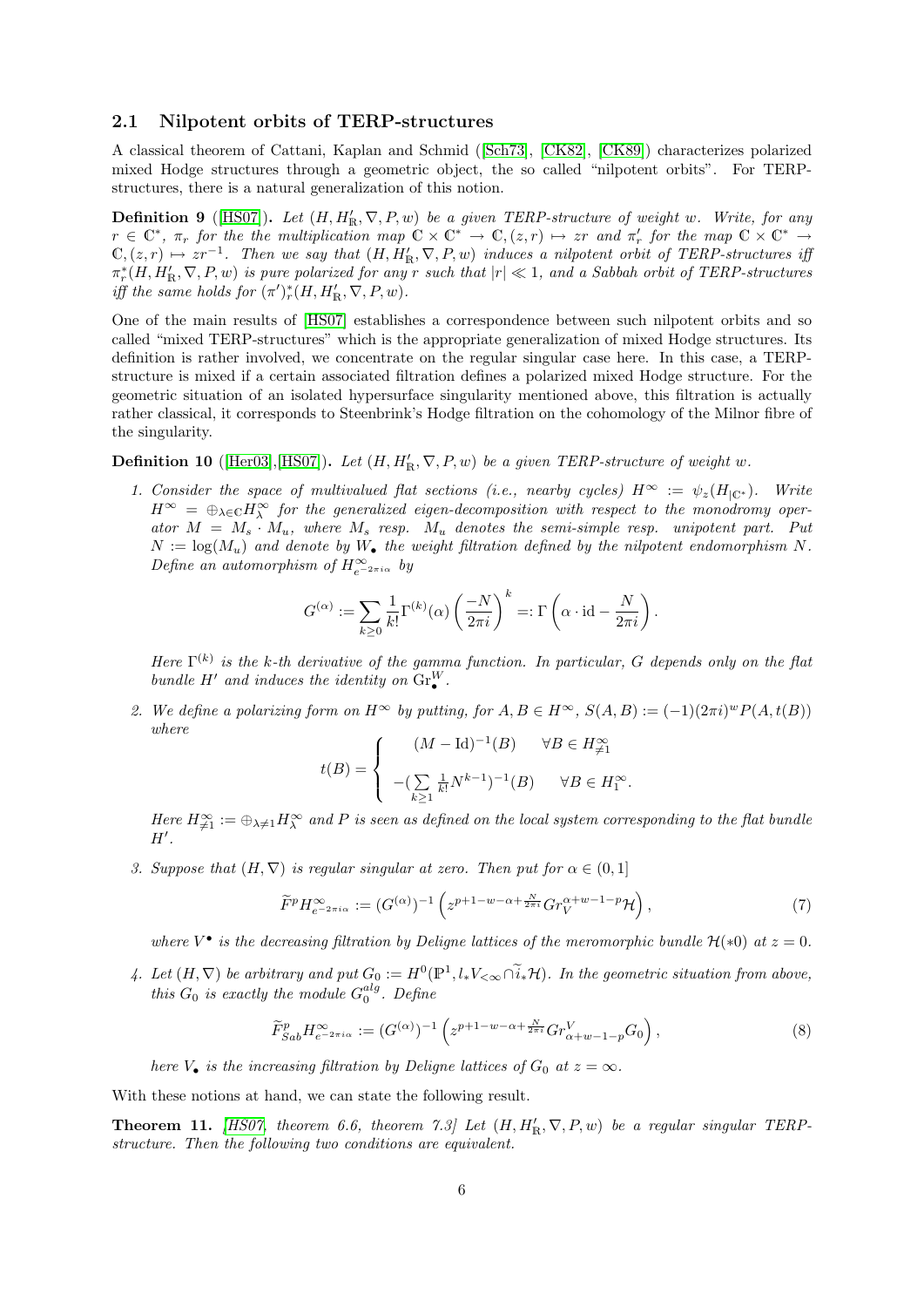- 1. It induces a nilpotent orbit.
- 2.  $(H^{\infty}, H^{\infty}_{\mathbb{R}}, -N, S, \tilde{F}^{\bullet})$  defines a polarized mixed Hodge structure (PMHS) of weight w 1 on  $H^{\infty}_{\neq 1}$  and a PMHS of weight w on  $H^{\infty}_{\perp}$ .

Similarly, let  $(H, H'_{\mathbb{R}}, \nabla, P, w)$  be an arbitrary TERP-structure. Then the following two conditions are equivalent.

- 1. It induces a Sabbah orbit.
- 2.  $(H^{\infty}, H^{\infty}_{\mathbb{R}}, N, S, \tilde{F}_{Sab}^{\bullet})$  defines a PMHS of weight  $w-1$  on  $H^{\infty}_{\neq 1}$  and a PMHS of weight w on  $H^{\infty}_{1}$ .

The main part of the proof of these theorems relies on the asymptotic analysis of harmonic bundles from [\[Moc07\]](#page-22-7), in particular, it uses the construction of a limit mixed twistor structure.

We outline the following two consequences of these results which apply to TERP-structures in the geometric situations discussed above.

<span id="page-8-0"></span>Corollary 12. [\[HS07,](#page-21-0) corollary 11.4]

- 1. Let  $f: (\mathbb{C}^{n+1},0) \to (\mathbb{C},0)$  be an isolated hypersurface singularity, and denote by  $TERP(f)$  the TERP-structure defined by the construction in theorem  $8$ , 1. Then there is a sufficiently big real number r such that  $TERP(r \cdot f)$  is pure polarized.
- 2. Let  $f: U \to \mathbb{C}$  be a tame function, and consider the TERP structure TERP(f) from theorem [8,](#page-6-0) 2. Then the filtration  $\tilde{F}_{Sab}^{\bullet}H^{\infty}$  gives rise to a (sum of two) PMHS, which is a twist by the automorphism G of the MHS considered in [\[Sab06\]](#page-22-5).

In applications, the case of irregular TERP-structures is as important as the regular singular case. A similar result holds in this case, one direction was proved in [\[HS07\]](#page-21-0). We refrain here from explaining it in detail, let us only mention that the notion of a *mixed TERP-structure* (see [\[HS07,](#page-21-0) definition 9.1]), which in the regular singular case is defined by condition 2. in theorem [11](#page-7-0) is more complicated in general. Basically it says that the formal decomposition of the irregular connection  $(H, \nabla)$  can be done without ramification, that the associated Stokes structure is compatible with the real structures and that the regular singular parts in the decomposition satisfy condition 2. in theorem [11.](#page-7-0) Under these hypotheses, it is shown in [\[HS07,](#page-21-0) theorem 9.3, 2.] that the family  $\pi_r^*(H, H_R', \nabla, P, w)$  is a nilpotent orbit. As a consequence, the first part of corollary [12](#page-8-0) from above also holds for any family  $TERP(r \cdot F_t)$ , where  $F: (\mathbb{C}^m \times M, 0) \to (\mathbb{C}, 0)$  is a semi-universal unfolding of the given germ f and  $t \in M$ .

The converse of [\[HS07,](#page-21-0) theorem 9.3, 2.] was conjectured in [\[HS07\]](#page-21-0). It was proved very recently in [\[Moc08a\]](#page-22-8), using deep structure results on wild harmonic bundles from [\[Moc08b\]](#page-22-9).

#### <span id="page-8-1"></span>2.2 Classifying spaces of integrable twistor structures

The philosophy of generalizing Hodge structures to TERP-structures naturally lead to the question of studying period mappings associated to variations of TERP-structures, in particular, for those variations defined by families of holomorphic resp. algebraic functions, as explained in the beginning of this section. An important step in this program is the study of appropriate classifying spaces for TERP-structures. We first recall some facts about classifying spaces of Hodge resp. mixed Hodge structures which are needed later.

Fix a real vector space  $H_{\mathbb{R}}^{\infty}$ , an automorphism  $M \in \text{Aut}(H_{\mathbb{R}}^{\infty})$  with eigenvalues in  $S^1$  (and again we write  $M = M_s \cdot M_u$  and  $N = \log(M_u)$ , an integer  $w \in \mathbb{Z}$  and a  $(-1)^w$ -symmetric bilinear pairing  $S: H_{\mathbb{R}}^{\infty} \times H_{\mathbb{R}}^{\infty} \to \mathbb{R}$  such that  $S(N-, -) + S(-, N-) = 0$ . Write  $H^{\infty} := H_{\mathbb{R}}^{\infty} \otimes \mathbb{C}$ . Fix moreover a reference filtration  $F_0^{\bullet}$  on  $H^{\infty}$  such that  $(H^{\infty}, H^{\infty}_{\mathbb{R}}, N, S, F_0^{\bullet})$  is a PMHS of weight w (see, e.g., [\[HS07,](#page-21-0) section 2 for a definition) and such that  $M_s$  is a semi-simple automorphism of this PMHS. Denote by  $P_l \subset \text{Gr}_l^W$  the primitive subspaces of the weight filtrations  $W_{\bullet}$  of  $N$ , centered at w. Define (see [\[Her99,](#page-21-9) [HS08a\]](#page-21-1))

$$
\tilde{D}_{PMHS} \quad := \quad \left\{ F^{\bullet} H^{\infty} \, | \, F^{\bullet} \text{ is } M_s\text{-invariant}; \dim F^p P_l = \dim F_0^p P_l; \ S(F^p, F^{w+1-p}) = 0; \right. \\
 \left. N(F^p) \subset F^{p-1}, \text{ and all powers of } N \text{ are strict with respect to } F^{\bullet} \right\}
$$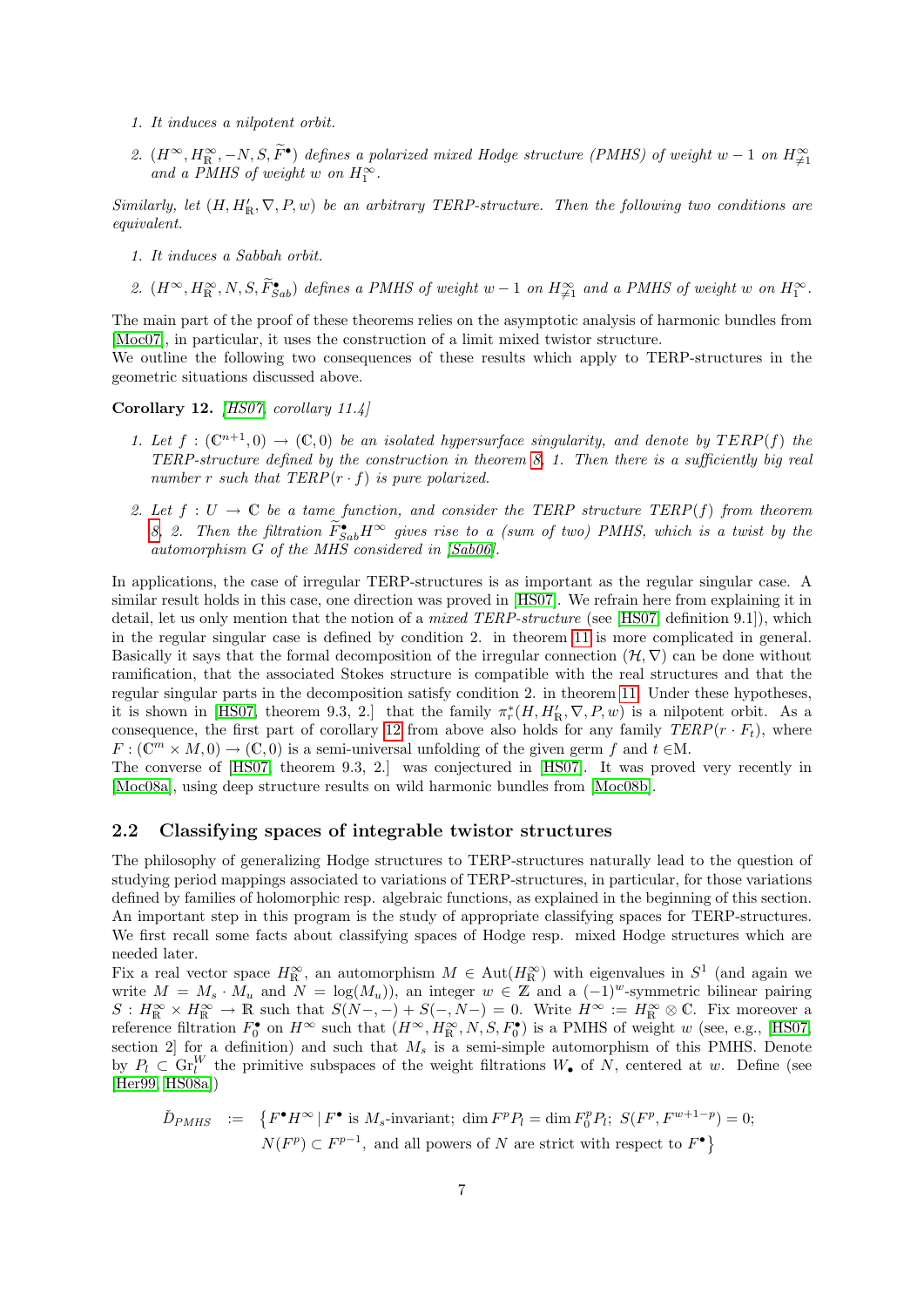There is a projection map  $\check{\beta}: \check{D}_{PMHS} \to \check{D}_{PHS}$ , sending  $F^{\bullet}$  to  $(F^{\bullet}P_l)_{l \in \mathbb{Z}}$ , here  $\check{D}_{PHS}$  is a product of classifying spaces of Hodge-like filtrations on the primitive subspaces  $P_l$ .  $\tilde{D}_{PHS}$  is a complex homogeneous space, it contains the open submanifold  $D_{PHS}$  which is a product of classifying spaces of polarized Hodge structures, and which has the structure of a real homogeneous space.  $\hat{\beta}$  is a locally trivial fibration with affine spaces as fibres. Define  $D_{PMHS}$  to be the restriction of this fibration to  $D_{PHS}$ . Then also  $\tilde{D}_{PMHS}$ (resp.  $D_{PMHS}$ ) is a complex (resp. real) homogeneous space.

In order to construct classifying spaces of TERP-structures, we will need to consider a classical invariant of a regular singular TERP-structure, namely the spectral numbers resp. spectral pairs. We recall the definition.

<span id="page-9-0"></span>**Definition 13.** [\[HS07\]](#page-21-0) Let  $(H, H'_{R}, \nabla, P, w)$  be a regular singular TERP-structure of weight w.

1. The spectrum of  $(H, \nabla)$  at zero is defined as  $\text{Sp}(H, \nabla) = \sum_{\alpha \in \mathbb{Q}} d(\alpha) \cdot \alpha \in \mathbb{Z}[\mathbb{R}]$  where

$$
d(\alpha) := \dim_{\mathbb{C}} \left( \frac{Gr_V^{\alpha} \mathcal{H}}{Gr_V^{\alpha} z \mathcal{H}} \right) = \dim_{\mathbb{C}} \operatorname{Gr}_{\widetilde{F}}^{\lfloor w - \alpha \rfloor} H_{e^{-2\pi i \alpha}}^{\infty}.
$$

We also write  $Sp(H,\nabla)$  as a tuple  $\alpha_1,\ldots,\alpha_\mu$  of  $\mu$  numbers (with  $\mu = \text{rk}(H)$ ), ordered by  $\alpha_1 \leq$  $\ldots \leq \alpha_{\mu}$ . We have that  $\alpha_i = w - \alpha_{\mu+1-i}$  and that  $\alpha$  is a spectral number only if  $e^{-2\pi i \alpha}$  is an eigenvalue of the monodromy M of  $H'$  (in particular, all  $\alpha_i$  are real by assumption).

2. The spectral pairs are a refinement of the spectrum taking into account the weight filtration  $W_{\bullet}(N)$ (Here the restriction of  $W_{\bullet}(N)$  to  $H_1^{\infty}$  is centered around w, and the restriction to  $H_{\neq 1}^{\infty}$  is centered around w – 1). They are given by  $\text{Spp}(H,\nabla) := \sum_{\alpha \in \mathbb{Q}} \widetilde{d}(\alpha,k) \cdot (\alpha,k) \in \mathbb{Z}[\mathbb{R} \times \mathbb{Z}]$ , where

$$
\widetilde{d}(\alpha, k) := \begin{cases}\n\dim_{\mathbb{C}} \mathrm{Gr}_{\widetilde{F}}^{[w-\alpha]} \mathrm{Gr}_{k}^{W} H_{e^{-2\pi i \alpha}}^{\infty} & \forall \alpha \notin \mathbb{Z} \\
\dim_{\mathbb{C}} \mathrm{Gr}_{\widetilde{F}}^{w-\alpha} \mathrm{Gr}_{k+1}^{W} H_{1}^{\infty} & \forall \alpha \in \mathbb{Z}\n\end{cases}
$$

For a given space  $\check{D}_{PMHS}$ , and for any element  $F^{\bullet} \in \check{D}_{PMHS}$ , one may consider all possible regular singular TERP-structures inducing this filtration via the construction from definition [10,](#page-7-1) 3. This leads to the following definition.

**Definition 14.** [\[HS08a\]](#page-21-1) Fix  $w \in \mathbb{Z}$ , a flat bundle  $H' \to \mathbb{C}^*$  with real structure  $H'_R \subset H'$ , and a flat,  $(-1)^w$ -symmetric, non-degenerate pairing  $P: \mathcal{H}' \otimes j^* \mathcal{H}' \to \mathcal{O}_{\mathbb{C}^*}$ , which takes values in i<sup>w</sup>R on  $H'_{\mathbb{R}}$ . Write  $(H^{\infty}, H^{\infty}_{\mathbb{R}}, S)$  for the associated linear algebra data as in definition [10,](#page-7-1) fix a reference filtration  $F_0^{\bullet}$ on  $H^{\infty}$  and consider the classifying spaces  $\tilde{D}_{PMHS}$  and  $D_{PMHS}$ . Define

$$
\check{D}_{BL} := \{ \mathcal{H} \subset V^{>-\infty} \mid H \to \mathbb{C} \text{ holomorphic vector bundle}, H_{|\mathbb{C}^*} = H',
$$
  

$$
(z^2 \nabla_z)(\mathcal{H}) \subset \mathcal{H}, P(\mathcal{H}, \mathcal{H}) \subset z^w \mathcal{O}_{\mathbb{C}} \text{ non-degenerate}, \widetilde{F}^{\bullet} \in \check{D}_{PMHS} \}
$$

Remember that  $\widetilde{F}^{\bullet}$  is the filtration defined on  $H^{\infty}$  by  $\mathcal H$  (see from definition [10,](#page-7-1) 3.). Notice also that the condition  $\widetilde{F}^{\bullet} \in \check{D}_{PMHS}$  implies that all elements  $\mathcal{H} \in \check{D}_{BL}$  have the same spectral pairs, which are fixed by the choice of  $F_0^{\bullet}$ . We write  $(\alpha_1,\ldots,\alpha_\mu)$  for the spectral numbers of all elements  $\mathcal{H} \in \check{D}_{BL}$ , in particular, for all such H we have  $V^{>\alpha_{\mu}-1} \subset H \subset V^{\alpha_1}$ .

We have a projection map  $\check{\alpha} : \check{D}_{BL} \to \check{D}_{PMHS}$  defined by  $H \mapsto \widetilde{F}^{\bullet}$ . One of the main results of [\[Her99\]](#page-21-9) is that  $\check{D}_{BL}$  is a complex manifold, and that  $\check{\alpha}$  is a locally trivial fibration where the fibres are affine spaces. Again we put  $D_{BL} := \check{\alpha}^{-1}(D_{PMHS})$ . The situation can be visualized in the following diagram.

$$
\begin{array}{ccc}\nD_{BL} & \hookrightarrow & \check{D}_{BL} \\
\downarrow \alpha & & \downarrow \check{\alpha} \\
D_{PMHS} & \hookrightarrow & \check{D}_{PMHS} \\
\downarrow \beta & & \downarrow \check{\beta} \\
D_{PHS} & \hookrightarrow & \check{D}_{PHS}\n\end{array}
$$

Note that neither  $D_{BL}$  nor  $D_{BL}$  are homogeneous.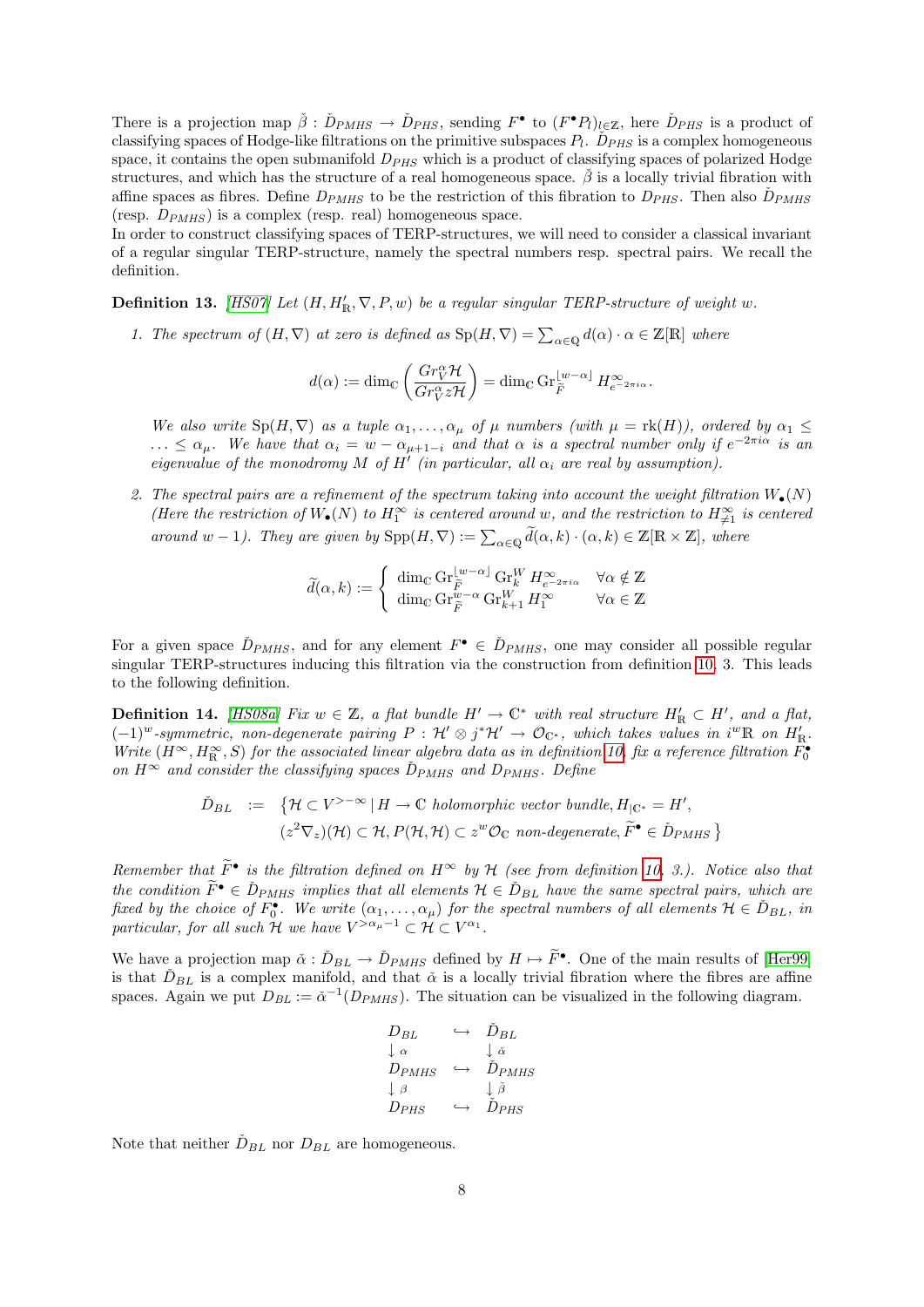By definition of the space  $\tilde{D}_{BL}$ , for any family  $H \to M$  of regular singular TERP-structures on a simply connected manifold M with constant spectral pairs we obtain a holomorphic map  $\phi : M \to \tilde{D}_{BL}$  by associating to each point x in M the point in  $\check{D}_{BL}$  representing the TERP-structure over x, i.e., the restriction of our family to  $\mathbb{C} \times \{x\}.$ 

<span id="page-10-0"></span>The following lemma describes some direct consequences of the definition of the spaces  $\tilde{D}_{BL}$  and  $D_{BL}$ .

**Lemma 15.** [\[HS08a,](#page-21-1) sections 3 and 4]

1. There is a universal bundle  $H \to \mathbb{C} \times \check{D}_{BL}$  of TERP-structures, i.e., the restriction  $H_{|\mathbb{C} \times \{x\}}$  is the regular singular TERP-structure represented by the point  $x \in \check{D}_{BL}$ . We have a connection operator

$$
\nabla: \mathcal{H} \longrightarrow \mathcal{H} \otimes \left( z^{-2} \Omega_{\mathbb{C} \times \check{D}_{BL}/\check{D}_{BL}}^1 \oplus z^{-\lfloor \alpha_\mu - \alpha_1 \rfloor} \Omega_{\mathbb{C} \times \check{D}_{BL}/\mathbb{C}}^1 \right),
$$

i.e., in general H does not underly a variation of TERP-structures. The construction described in the beginning of section [2](#page-3-0) yields an extension of H to a locally free  $\mathcal{O}_{{\rm P}^1} \mathcal{C}_{\tilde{D}_{BL}}^{an}$ -module  $\hat{\mathcal{H}}$ , i.e., a real analytic family of twistors, equipped with a polarization as in definition  $\overline{3}$ .

- 2. Define  $\tilde{D}_{BL}^{pp} := \{x \in \tilde{D}_{BL} \mid \hat{\mathcal{H}}_{|\mathbb{P}^1 \times \{x\}} \text{ is pure polarized } \}$ , which is an open submanifold, then the  ${\cal C}^{an}$ -bundle  $\pi_*\widehat{\cal H}_{|\breve{D}_{BL}^{pp}}$  carries a positive definite hermitian metric (which is not harmonic in general).
- 3. There is an injective bundle map

$$
\Theta_{\check{D}_{BL}} \hookrightarrow \mathcal{H}om_{\mathcal{O}_{C\times \check{D}_{BL}}} \left(\mathcal{H}, \frac{z^{-\lfloor \alpha_{\mu}-\alpha_{1} \rfloor} \mathcal{H}}{\mathcal{H}}\right)
$$

defined by  $X \longmapsto [s \mapsto \nabla_X(s)]$ . This map restricts to  $\Theta_{\tilde{D}_{BL}^{pp}} \hookrightarrow \mathcal{H}om_{\mathcal{O}_{C \times \tilde{D}_{BL}^{pp}}}$  $(\mathcal{H}, \frac{z^{-\lfloor \alpha_{\mu}-\alpha_{1}\rfloor}\mathcal{H}}{\mathcal{H}}),$  and via this inclusion, the tangent bundle  $\Theta_{\check{D}_{BL}^{pp}}$  is equipped with a positive definite hermitian metric.

The main result of [\[HS08a\]](#page-21-1) is then the following.

**Theorem 16.** [\[HS08a,](#page-21-1) theorem 4.1] There is a coherent subsheaf  $T_{\tilde{D}_{BL}}^{hor}$  of  $T_{\tilde{D}_{BL}}$  such that for any variation of TERP-structures on a simply connected space M, we have that  $d\phi(T_M) \subset \phi^*(T_{\tilde{D}_{BL}}^{hor})$ . In general,  $T_{\tilde{D}_{BL}}^{hor}$  is not  $\mathcal{O}_{\tilde{D}_{BL}}$ -locally free. Write  $T_{\tilde{D}_{BL}}^{hor}$  for the restriction  $(T_{\tilde{D}_{BL}}^{hor})_{|\tilde{D}_{BL}}^{per}$ .

The restriction of the holomorphic sectional curvature  $\kappa$ :  $T_{\tilde{D}_{BL}^{pp}}\$  {zero-section}  $\rightarrow \mathbb{R}$  to the subspace  $T_{\bar{D}_{BL}^{pp}}^{hor} \backslash \{zero\ section\}$  (i.e., the complement of the zero section of the linear space associated to the coherent sheaf  $T_{\tilde{D}_{BL}^{pp}}^{hor}$ ) is bounded from above by a negative number.

We outline two immediate consequences, which are analogues for the corresponding statements for variations of Hodge structures.

- **Corollary 17.** 1. [\[HS08a,](#page-21-1) proposition 4.3] For a complex manifold M, any horizontal mapping  $\phi$ :  $M \to \check{D}_{BL}^{pp}$ , i.e., such that  $d\phi(T_M) \subset \phi^*(\mathcal{T}_{\check{D}_{BL}^{pp}}^{hor})$  is distance decreasing with respect to the Kobayashi pseudodistance on M and the distance induced by h on  $\check{D}_{BL}^{pp}$ .
	- 2. [\[HS08a,](#page-21-1) corollary 4.5] Any variation of regular singular pure polarized TERP-structures with constant spectral pairs on  $\mathbb{C}^m$  is trivial, i.e., flat in the parameter direction.

#### 2.3 Limit structures and compatifications

Consider the following example of a classifying space  $\tilde{D}_{BL}$  from the last subsection: Let  $H^{\infty} := \mathbb{C} A_1 \oplus$  $\mathbb{C}A_2$ , where  $\overline{A}_1 = A_2$ ,  $M(A_i) = A_i$ ,  $w = 0$  and  $S(A_i, A_j) = \delta_{i+j,3}$ . Define  $F_0^{\bullet} H^{\infty}$  by:

$$
\{0\}=F_0^2H^\infty\subsetneq F_0^1H^\infty:=\mathbb{C} A_1=F_0^0H^\infty\subsetneq F_0^{-1}H^\infty:=H^\infty
$$

Then  $\tilde{D}_{PMHS} = \{F_0^{\bullet}, \overline{F}_0^{\bullet}\}$ , and  $\tilde{D}_{BL}$  is a union of two connected components above the two points of  $\tilde{D}_{PMHS}$ . Both components are isomorphic to  $\mathbb{C} = \text{Spec } \mathbb{C}[r]$ , the universal family of the component over  $F_0^{\bullet}$  is  $\mathcal{H} := \mathcal{O}_{\mathbb{C}^2} v_1 \oplus \mathcal{O}_{\mathbb{C}^2} v_2$ , where  $v_1 := z^{-1} A_1 + r \cdot A_2$  and  $v_2 := z A_2$ . For any  $r \in \mathbb{C}$ , the TERP-structure  $\mathcal{H}_{\lvert C \times \{r\}}$  has spectrum (-1, 1). The situation is visualized as follows.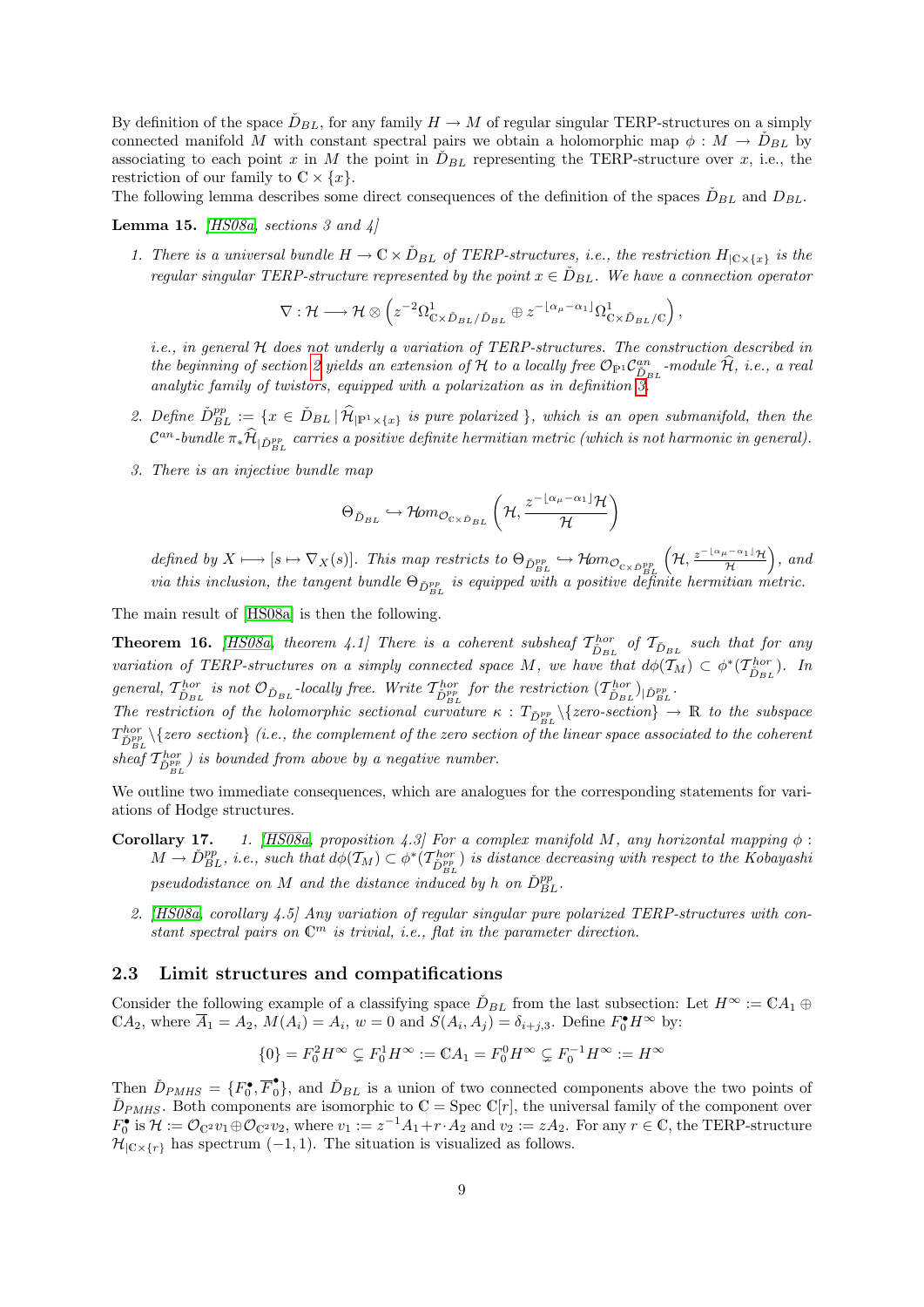

We have  $\overline{\gamma^*\mathcal{H}} := \mathcal{O}_{(\mathbb{P}^1 \setminus \{0\}) \times \overline{\mathbb{C}}^{v'_1} \oplus \mathcal{O}_{(\mathbb{P}^1 \setminus \{0\}) \times \overline{\mathbb{C}}^{v'_2}}$ , where  $v'_1 = zA_2 + \overline{r} \cdot A_1$  and  $v'_2 = z^{-1}A_1$ . Hence we see that  $\hat{\mathcal{H}}$  is pure for all  $r \in \mathbb{C}$  with  $|r| \neq 1$  (namely, we have  $\hat{\mathcal{H}}_{|\mathbb{P}^1 \times \{r\}} = \mathcal{O}_{\mathbb{P}^1} v_1 \oplus \mathcal{O}_{\mathbb{P}^1} v'_1$  for  $|r| \neq 1$ ), and polarized iff  $|r| > 1$ . For  $|r| = 1$ , we have  $\hat{\mathcal{H}} \cong \mathcal{O}_{\mathbb{P}^1}(1) \oplus \mathcal{O}_{\mathbb{P}^1}(-1)$ . The definition of the hermitian h metric on  $\tilde{D}_{BL}^{pp} \cong \{r \in \mathbb{C} \mid |r| > 1\}$  yields that

$$
h(\partial_s, \partial_s) = \frac{1}{s^2 \overline{s}^2 (1 - (s\overline{s})^{-1})^2}
$$

where  $s := r^{-1}$  is a coordinate on  $\tilde{D}_{BL}^{pp}$  near infinity. We see that for  $s \to 0$ ,  $h(\partial_s, \partial_s)$  tends to 1, this implies that the metric space  $\tilde{D}_{BL}^{pp}$  is not complete. The reason for this is that the above family can be completed to a family over  $\mathbb{P}^1$ : consider the restriction  $\mathcal{H}_{|\mathbb{C}\times\mathbb{C}^*}$ , then this family is extended by

$$
\mathcal{O}_{\mathbb{C}\times(\mathbb{P}^1\setminus\{0\})}(s\cdot z^{-1}A_1+A_2)\oplus \mathcal{O}_{\mathbb{C}\times(\mathbb{P}^1\setminus\{0\})}A_1,
$$

and the restriction to  $s = 0$  of this family is  $\mathcal{O}_\mathbb{C} A_1 \oplus \mathcal{O}_\mathbb{C} A_2$  which has spectrum  $(0,0)$ . Hence, this limit point is missing in the space  $\tilde{D}_{BL}^{pp}$  which therefore cannot be complete for the distance induced by h. Notice that in this example, the subspace  $D_{PMHS}$  of  $\tilde{D}_{PMHS}$  is empty: both points  $F_0^{\bullet}$  and  $\overline{F}_0^{\bullet}$  are negative definite pure Hodge structures. One can change the sign of the pairing S in order to make  $F_0^{\bullet}$  and  $\overline{F}_0^{\bullet}$ on into pure polarized Hodge structures, however, then the pure polarized part  $\check{D}_{BL}^{pp}$  is  ${r \in \mathbb{C} | |r| < 1}.$  On the other hand, the example given at the end of [\[HS08a\]](#page-21-1) shows that there are also classifying spaces  $\tilde{D}_{BL}^{pp}$  which are not complete for the hermitian metric h and where the intersection  $\check{D}_{BL}^{pp} \cap D_{BL}$  is non-empty.

In order to construct a space with a complete metric, the above reasoning naturally lead us to allow for varying spectral numbers. However, a range for them should be fixed for otherwise the corresponding classifying space has no reason to be finite-dimensional. Hence we make the following definition.

**Definition 18.** [\[HS08b\]](#page-21-2) Fix, as before  $H_{\mathbb{R}}^{\infty}$ ,  $M \in \text{Aut}(H_{\mathbb{R}}^{\infty})$ ,  $S: H_{\mathbb{R}}^{\infty} \times H_{\mathbb{R}}^{\infty} \to \mathbb{R}$  and  $w \in \mathbb{Z}$ . Fix also  $\alpha_1 \in \mathbb{R}$  such that  $e^{-2\pi \alpha_1}$  is an eigenvalue of M and such that  $\alpha_1 \leq \frac{w}{2}$ . Consider the flat bundle  $H' \to \mathbb{C}^*$ corresponding to  $(H^{\infty}, M)$  and the Deligne extensions  $V^{\alpha} \to \mathbb{C}$  of  $H'$ . Define

$$
\mathcal{M}_{BL} := \{ \mathcal{H} \subset V^{\alpha_1} \mid H \to \mathbb{C} \text{ holomorphic vector bundle}, H_{|\mathbb{C}^*} = H',
$$
  

$$
(z^2 \nabla_z)(\mathcal{H}) \subset \mathcal{H}, P(\mathcal{H}, \mathcal{H}) \subset z^w \mathcal{O}_{\mathbb{C}} \text{ non-degenerate} \}
$$

Notice that the conditions  $\mathcal{H} \subset V^{\alpha_1}$  and that P takes values in  $z^w \mathcal{O}_\mathbb{C}$  on H and is non-degenerate actually imply that the spectrum of H is contained in the interval  $[\alpha_1, w - \alpha_1]$  (due to the symmetry property  $\alpha_i = w - \alpha_{\mu+1-i}$ , see definition [13\)](#page-9-0).

With the above definitions at hand, we have the following theorem, which is one of the main results of [\[HS08b\]](#page-21-2).

**Theorem 19.** 1. [\[HS08b,](#page-21-2) definition-lemma 7.1]  $M_{BL}$  is a projective variety which contains the spaces  $\check{D}_{BL}$  (for the various spectral numbers  $\{\alpha_1,\ldots,\alpha_\mu\}\subset [\alpha_1,w-\alpha_1]$ ) as locally closed subspaces. There is a universal locally free  $\mathcal{O}_{C \times M_{BL}}$ -module H of TERP-structures, which reduces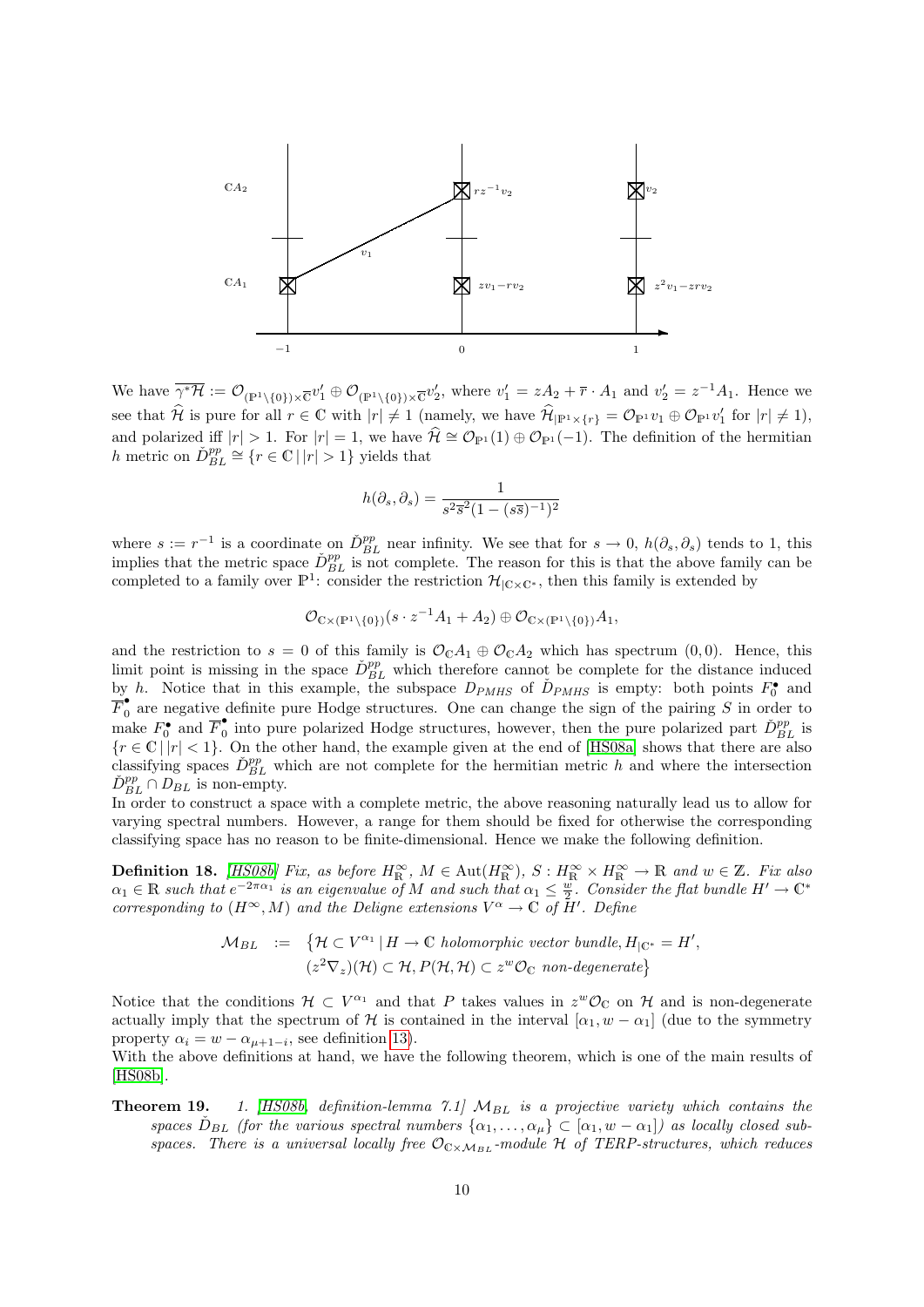to the universal bundle considered in subsection [2.2](#page-8-1) when restricted to a subspace  $\tilde{D}_{BL}$ . Given a variation of regular singular TERP-structures on a simply connected manifold M, then there is a holomorphic period map  $\phi : M \to M_{BL}$ . Here the rational number  $\alpha_1$  used in the construction of  $M_{BL}$  is the smallest element of the generic spectral numbers of the given family (such a minimal spectral number exists).

- 2. [\[HS08b,](#page-21-2) section 8] Define  $\mathcal{M}_{BL}^{pp} := \left\{ x \in \mathcal{M}_{BL} \, | \, \widehat{\mathcal{H}}_{|\mathbb{P}^1 \times \{x\}} \text{ is pure polarized} \right\}$ , then a similar construction as in the case of  $\check{D}_{BL}^{pp}$  (lemma [15\)](#page-10-0) endows the tangent sheaf of  $\mathcal{M}_{BL}^{pp}$  with a positive definite hermitian metric, which defines a distance function  $d_h$  on  $\mathcal{M}_{BL}^{pp}$ .
- 3. [\[HS08b,](#page-21-2) theorem 8.6] The metric space  $(M_{BL}^{pp}, d_h)$  is complete.
- 4. [\[HS08b,](#page-21-2) theorem 8.8] Suppose that there is a lattice  $H_{\mathbb{Z}}^{\infty} \subset H_{\mathbb{R}}^{\infty}$  with  $M \in \text{Aut}(H_{\mathbb{Z}}^{\infty})$ . Write  $G_{\mathbb{Z}} :=$  $\text{Aut}(H^{\infty}_{\mathbb{Z}},S,M)$ , then  $G_{\mathbb{Z}}$  acts properly discontinuously on  $\mathcal{M}_{BL}^{pp}$ , hence, the quotient  $\mathcal{M}_{BL}^{pp}/G_{\mathbb{Z}}$ has the structure of a complex space.

Notice that contrary to  $\check{D}_{BL}$  (resp.  $\check{D}_{BL}^{pp}$ ) the variety  $\mathcal{M}_{BL}$  (resp.  $\mathcal{M}_{BL}^{pp}$ ) may be singular and even non-reduced. However, one can still work with distance functions defined by a hermitian metric on the tangent sheaf (see, e.g., [\[Kob05\]](#page-22-10)).

The following corollary is a direct consequence, its proof is analogue to the case of variations of Hodge structures.

**Corollary 20.** [\[HS08b,](#page-21-2) theorem 9.5] Let X be a complex manifold,  $Z \subset X$  a complex space of codimension at least two. Suppose that the complement  $Y := X \setminus Z$  is simply connected. Let  $(H, H'_{\mathbb{R}}, \nabla, P, w)$  be a variation of regular singular pure polarized TERP-structures on the complement Y which has constant spectral pairs. Then this variation extends to the whole of  $X$ , with possibly jumping spectral numbers over Z.

In applications, one is also interested in understanding extensions over codimension one subvarieties. More precisely, let  $1 \leq l \leq n$ ,  $X := \Delta^n$ ,  $Y := (\Delta^*)^l \times \Delta^{n-l}$ ,  $X \setminus Y = \coprod_{i=1,\dots,l} D_i$ , and consider a variation of pure polarized regular singular TERP-structures  $(H, H'_{\mathbb{R}}, \nabla, P, w)$  on Y. Denote by  $M_i \in \text{Aut}(H^{\infty}_{\mathbb{R}})$  the monodromy corresponding to a loop around  $\mathbb{C}^* \times D_i \subset \mathbb{C}^* \times X$  and by  $M_z$  the monodromy corresponding to a loop around  ${0} \times Y \subset \mathbb{C} \times Y$ . We say that the monodromy respects a lattice if there is a lattice  $H^{\infty}_{\mathbb{Z}} \subset H^{\infty}_{\mathbb{R}}$  such that the image of  $\gamma : \pi_1(\mathbb{C}^* \times Y) \to \text{Aut}(H^{\infty}_{\mathbb{R}})$  is contained in  $\text{Aut}(H^{\infty}_{\mathbb{Z}})$ , in that case we put  $G_{\mathbb{Z}} := \text{Aut}(H_{\mathbb{Z}}^{\infty}, S, M_z).$ 

The following statement is essentially an application of the fundamental results of Mochizuki([\[Moc07\]](#page-22-7)) on limit mixed twistor structures, together with a careful discussion on the corresponding limit statements for variation of TERP-structures (see sections 3-5 of [\[HS08b\]](#page-21-2)).

**Theorem 21.** [\[HS08b,](#page-21-2) theorem 9.7] Let  $(H, H'_{R}, \nabla, P, w)$  be a variation of regular singular, pure polarized TERP-structures on Y .

• If  $M_i = Id$  for all  $i \in \{1, ..., k\}$ , i.e., if there is a period map  $\phi: Y \to \mathcal{M}_{BL}^{pp}$ , then this map extends to

 $\overline{\phi}: X \to {\mathcal M}^{pp}_{BL}$ 

and the variation H extends to a variation on X.

• Suppose that the monodromy respects a lattice. Then we have a locally liftable period map  $\phi$ :  $Y \to \mathcal{M}_{BL}^{pp}/G_{\mathbb{Z}}$ . If all  $M_i$  are semi-simple, then  $\phi$  extends holomorphically (not necessarily locally liftable) to

$$
\overline{\phi}: X \to \mathcal{M}_{BL}^{pp}/G_{\mathbb{Z}}.
$$

#### <span id="page-12-0"></span>3 Frobenius manifolds and linear free divisors

We start this part by recalling the definition and an alternative description of Frobenius structures on complex manifolds. We also explain briefly two situations in singularity theory where Frobenius structures naturally occur.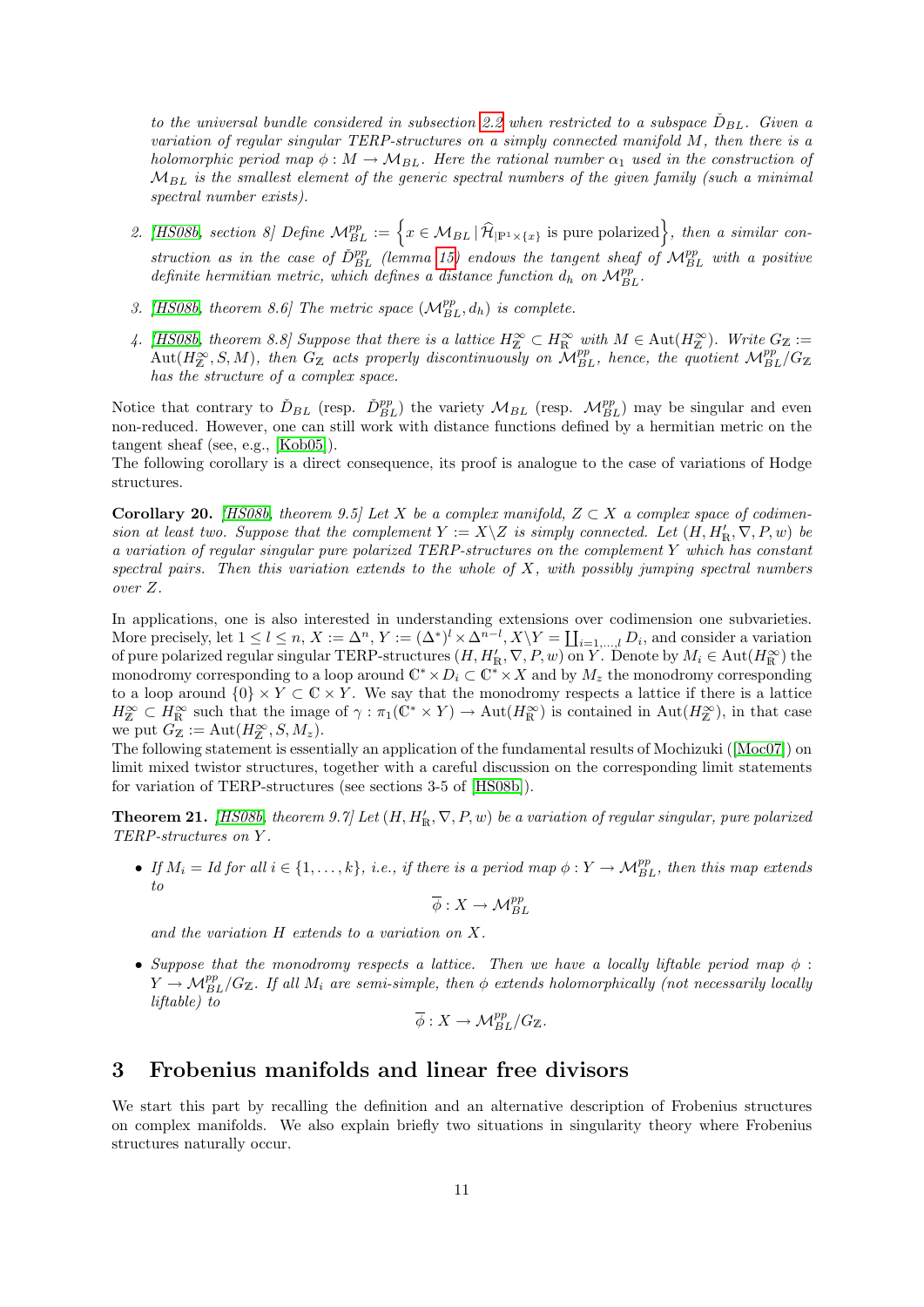Definition 22. [\[Dub96,](#page-21-10) [Her02\]](#page-21-11) Let M be a complex manifold. A Frobenius structure on M is given by two tensors  $\circ \in (\Omega_M)^{\otimes 2} \otimes_{\mathcal{O}_M} \Theta_M$ ,  $g \in (\Omega_M)^{\otimes 2}$  and two vector fields  $E, e \in \Theta_M$  subject to the following relations.

- 1. defines a commutative and associative multiplication on  $\Theta_M$  with unit e.
- 2. g is bilinear, symmetric and non-degenerate.
- 3. For any  $X, Y, Z \in \Theta_M$ ,  $q(X \circ Y, Z) = q(X, Y \circ Z)$ .
- 4. g is flat, i.e., locally there are coordinates  $t_1, \ldots, t_{\mu}$  on M such that the matrix of g in the basis  $(\partial_{t_1}, \ldots, \partial_{t_\mu})$  is constant.
- 5. Write  $\nabla$  for the Levi-Civita connection of g, then the tensor  $\nabla \circ$  is totally symmetric.
- 6.  $\nabla(e)=0$ .
- 7. Lie $E(\circ) = \circ$ , Lie $E(g) = D \cdot q$  for some  $D \in \mathbb{C}$

**Remark:** An important consequence of this definition is that the structure  $(M, \circ, g, e)$  can be encoded locally by a single holomorphic function, more precisely, let as before  $t_1, \ldots, t_\mu$  be local flat coordinates with  $e = \partial_{t_1}$ , then there is  $F \in \mathcal{O}_M$  such that  $g(\partial_i \circ \partial_j, \partial_k) = \partial_i \partial_j \partial_k F$ , where  $\partial_i := \partial_{t_i}$ . The associativity of the multiplication  $\circ$  is then equivalent to the so called Witten-Dijkgraaf-Verlinde-Verlinde (WDVV) equation, which says that

$$
\sum_{k,l} \partial_i \partial_j \partial_k F \cdot g^{kl} \cdot \partial_l \partial_r \partial_s F = \sum_{k,l} \partial_i \partial_r \partial_k F \cdot g^{kl} \cdot \partial_l \partial_j \partial_s F
$$

holds for any  $i, j, r, s \in \{1, \ldots, \mu\}$ , where  $(g^{kl})$  is the inverse matrix of  $(g(\partial_k, \partial_l))_{kl}$  In applications, one uses the following equivalent description of a Frobenius manifold.

**Theorem 23.** [\[Sab07,](#page-22-11) [Her02\]](#page-21-11) Fix an integer  $w \in \mathbb{Z}$ . Then a Frobenius structure on a complex manifold M can be encoded equivalently be the following set of data.

- 1. a holomorphic vector bundle E on  $\mathbb{P}^1 \times M$  such that  $rank(E) = dim(M)$ , which is fibrewise trivial, *i.e.*  $\mathcal{E} = \pi^* \pi_* \mathcal{E}$ , (where  $\pi : \mathbb{P}^1 \times M \to M$  is the projection) equipped with an integrable connection with a logarithmic pole along  $\{\infty\} \times M$  and a pole of type one along  $\{0\} \times M$ ,
- 2. a non-degenerate,  $(-1)^w$ -symmetric pairing  $P : \mathcal{E} \otimes j^* \mathcal{E} \to \mathcal{O}_{\mathbb{P}^1 \times M}(-w, w)$  (here  $j(z, u) = (-z, u)$ ) and we write  $\mathcal{O}_{\mathbb{P}^1\times M}(a, b)$  for the sheaf of meromorphic functions on  $\mathbb{P}^1\times M$  with a pole of order a along  $\{0\} \times M$  and order b along  $\{\infty\} \times M$ ) the restriction of which to  $\mathbb{C}^* \times M$  is flat,
- 3. a global section  $\xi \in H^0(\mathbb{P}^1 \times M, \mathcal{E})$ , whose restriction to  $\{\infty\} \times M$  is flat with respect to the residue connection  $\nabla^{res}: \mathcal{E}/z^{-1}\mathcal{E} \to \mathcal{E}/z^{-1}\mathcal{E} \otimes \Omega^1_M$  with the following two properties
	- (a) The morphism

$$
\Phi_{\xi}: \mathcal{T}_M \longrightarrow \mathcal{E}/z\mathcal{E} \cong \pi_*\mathcal{E}
$$

$$
X \longmapsto -[z\nabla_X](\xi)
$$

is an isomorphism of vector bundles (a section  $\xi$  with this property is called primitive),

(b)  $\xi$  is an eigenvector of the residue endomorphism  $[z^{-1}\nabla_{z^{-1}}] \in \mathcal{E}nd_{\mathcal{O}_M}(\pi_*\mathcal{E}) \cong \mathcal{E}nd_{\mathcal{O}_M}(\mathcal{E}/z^{-1}\mathcal{E})$ (a section with this property is called homogeneous).

There are two important geometric situations in which Frobenius structures occur in singularity theory, namely, those mentioned in the beginning of section [2:](#page-3-0) local singularities  $f : (\mathbb{C}^m, 0) \to (\mathbb{C}, 0)$  and tame polynomial functions  $f: U \to \mathbb{C}$ . The basic recipe to construct Frobenius manifolds is similar in both situations: One considers the Fourier-Laplace transformed Brieskorn lattice (i.e., the bundle denoted by  $G_0^{an}$  in theorem [8\)](#page-6-0) of both f and of a semi-universal deformation F of f over a parameter space M, where in the second case there are some subtleties, due to the fact that not all members in this deformation are tame. The main points are to find an extension  $\hat{G}_0^{an}$  of  $G_0^{an}$  to a trivial holomorphic  $\mathbb{P}^1 \times M$ -bundle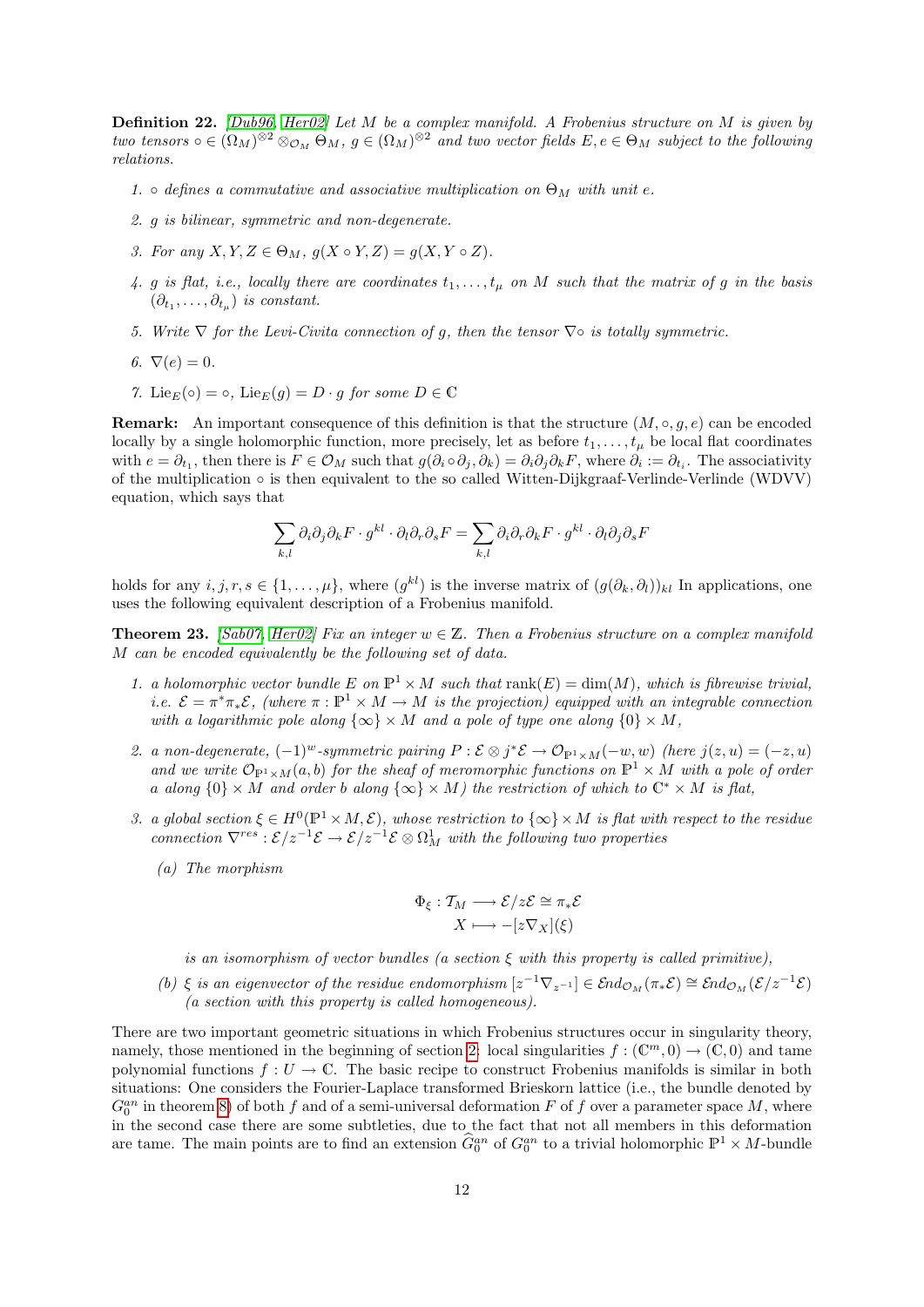with a logarithmic pole along infinity and such that  $z^{-m}P$  takes values in  $\mathcal{O}_M$  on  $\pi_*\widehat{G}_0^{an}$ , P being the pairing from definition [1.](#page-3-1) It turns out that it is sufficient to find this extension only at a point of the parameter space, i.e., for the Brieskorn lattice of the function  $f$ . Once such an extension is found, it remains to obtain a homogenous and primitive form  $\xi$  as above.

<span id="page-14-1"></span>**Theorem 24** ([\[Sai81,](#page-22-12) [Sai83,](#page-22-13) [Sai89,](#page-22-14) [Her02\]](#page-21-11)). Let  $f : (\mathbb{C}^m, 0) \to (\mathbb{C}, 0)$  be an isolated hypersurface singularity, and  $(M, 0)$  (the germ at zero of) its semi-universal unfolding space. This space carries a Frobenius structure, which depends on the choice of an opposite filtration to the Hodge filtration on the cohomology of the Milnor fibre of the singularity f, and a generator of a certain one dimensional graded piece for this  $opposite$  filtration. Up to constant multiplication, this generator is the only primitive and homogenous section. Notice that only the metric g depends on these choices, the multiplication as well as the unit and the Euler field are independently defined. As canonical choice for the opposite filtration is given by Deligne's I<sup>p,q</sup>-decomposition for the mixed Hodge structure.

In the second case, a weaker result holds. The data 1. to 3. in the above equivalent description of Frobenius structures can be constructed for any tame function, however, the last point is more subtle and for the moment only shown for a restricted class of functions. We summarize these results in the following statement.

- <span id="page-14-2"></span>**Theorem 25** ([\[Sab06\]](#page-22-5), [\[DS03\]](#page-21-12)). 1. Let  $f : U \to \mathbb{C}$  be a cohomological tame function. Then any choice of an opposite filtration to the Hodge filtration on  $H^{\infty}$  yields an extension of  $G_0^{an}$  to infinity as above. Again a canonical choice is given by the  $I^{p,q}$ -decomposition of Deligne.
	- 2. Let  $f: (\mathbb{C}^*)^m \to \mathbb{C}$  be a convenient and non-degenerate Laurent polynomial in the sense of [\[Kou76\]](#page-22-15). Then again there is a one-dimensional graded piece of the canonical opposite filtration from 1. such that any generator of this space is a primitive and homogenous global section of the canonical extension of the Brieskorn lattice of f. This one dimensional space is canonical in the sense that it corresponds to the eigenspace of the residue endomorphism  $[z^{-1}\nabla_{z^{-1}}]$  for the smallest spectral number, *i.e.*, this smallest spectral number has multiplicity one in this case.

However, it may happen that there are other primitive and homogenous sections. Any choice of an opposite filtration and a primitive and homogenous section yields a Frobenius structure on a universal unfolding M of f.

Notice that with a more restrictive condition on the Newton boundary, one can also show the existence of a primitive and homogenous section for the case of tame polynomials  $f: \mathbb{C}^m \to \mathbb{C}$  (see [\[Sab06,](#page-22-5) [DS03\]](#page-21-12)).

#### <span id="page-14-0"></span>3.1 Pre-homogenous vector spaces, quiver representations and linear free divisors

A free divisor generalizes in a very natural way a normal crossing divisor. Following Saito([\[Sai80\]](#page-22-16)), we call a reduced divisor  $D := h^{-1}(0) \subset M$ , where M is any n-dimensional complex manifold free iff the coherent  $\mathcal{O}_M$ -module of *logarithmic vector fields* 

$$
\Theta(-\log D) := \{ \vartheta \in \Theta_M \, | \, (\vartheta)(f) \subset (f) \}
$$

is locally free. These divisors appear in many situations, e.g., various kinds of discriminants in deformation spaces are free. In [\[BM06\]](#page-20-0), the more special class of linear free divisors has been introduced and turned out to be connected to rather different areas: the theory of pre-homogenous vector spaces, and, as a particular class of examples, discriminants of quiver representation spaces.

We give a brief review of the relevant definitions from [\[BM06\]](#page-20-0), [\[GMNS09\]](#page-21-13) and [\[MdGS08\]](#page-22-17).

**Definition 26.** 1. Let V be a complex vector space, and G a connected algebraic group acting on V. Then  $(V, G)$  is called pre-homogenous iff there is a Zariski open orbit of G in V.

2. Let  $V := \mathbb{C}^n$ , fix coordinates  $x_1, \ldots, x_n$ , then a reduced algebraic hypersurface  $D \subset V$  is called linear free iff it is free in the above sense and if there is a basis  $\delta_1, \ldots, \delta_n$  of  $\Theta(- \log D)$  such that  $\delta_i = \sum_{j=1}^n a_{ij} \partial_{x_j}$  where  $a_{ij} \in \mathbb{C}[x_1,\ldots,x_n]$  are linear polynomials.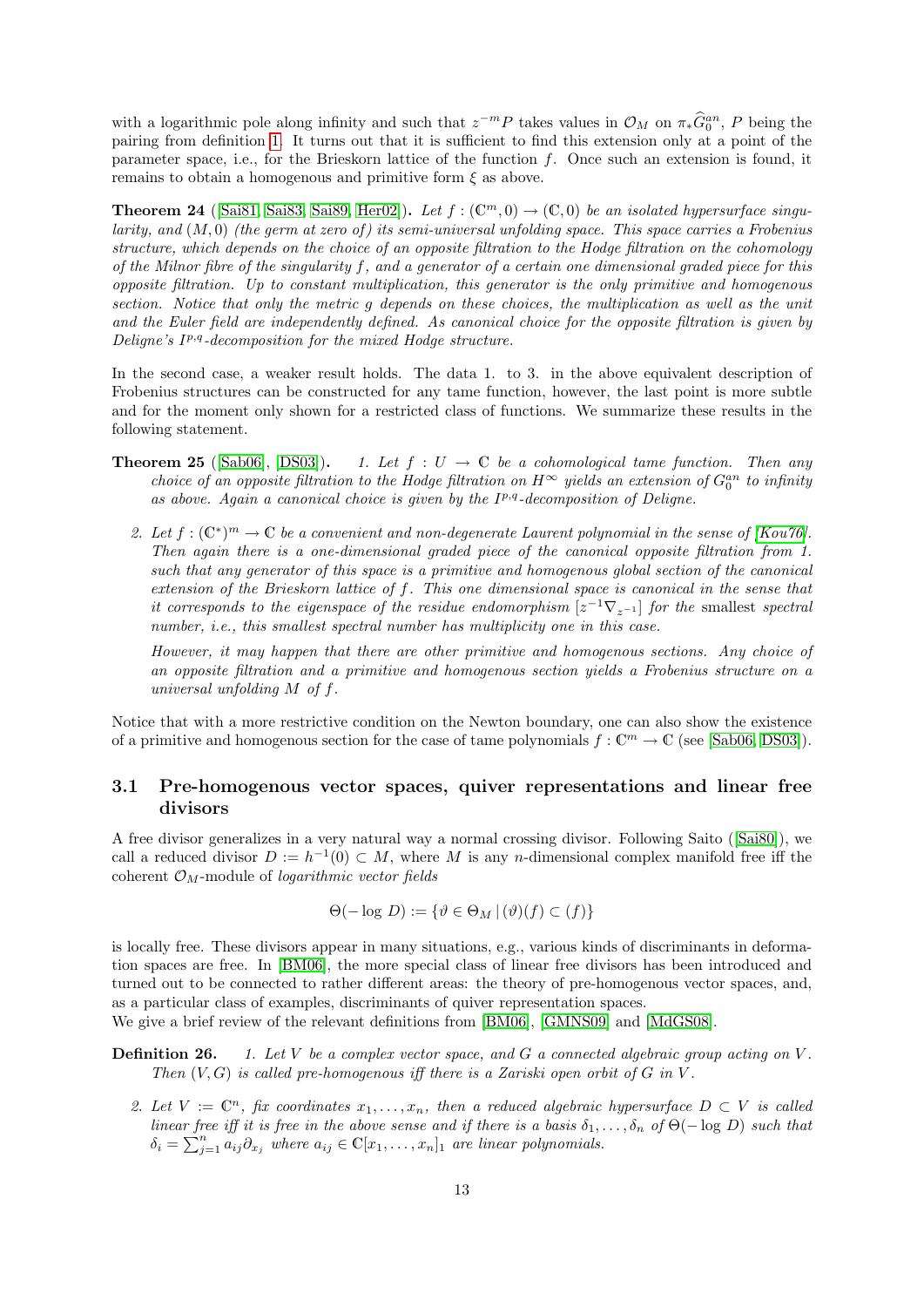3. For a linear free divisor  $D \subset V$ , let G be the identity component of the algebraic group  $G_D :=$  $\{g \in Gl(V) \mid g(D) \subset D\}$ . Then  $(V, G)$  is pre-homogenous, in particular, the complement  $V \backslash D$  is an open orbit of G. We call D reductive if  $G_D$  is so. A rational function  $r \in \mathbb{C}(V)$  is called a semi-invariant if there is a character  $\chi_r : G \to \mathbb{C}^*$  such that  $g(r) = \chi_r(g) \cdot r$  for all  $g \in G$ . Obviously, h itself is a semi-invariant.

Noticethat it follows from Saito's criterion ([\[Sai80,](#page-22-16) theorem 1.8.ii]) that h is (up to a constant factor) the determinant of the matrix  $A \in M(n \times n, \mathbb{C}[V]_1)$  such that  $\underline{\delta} = A \cdot \partial_x^{\phantom{x}t}$  is a basis of  $\Theta(-\log D)$ , in particular, it is a homogenous polynomial of degree  $n$ .

We give a short list of some examples of linear free divisors.

1. The normal crossing divisor: As already mentioned, linear free divisors generalizes divisors with only normal crossing singularities. More precisely, if we put  $h := \prod_{i=1}^n x_i \in \mathbb{C}[V]$ , then obviously  $\Theta(-\log D) := \bigoplus_{i=1}^n \mathcal{O}_V x_i \partial_{x_i}$ , so that D is linear free. Notice however that a normal crossing divisor with less components, i.e.,  $\tilde{D} := \tilde{h}^{-1}(0)$ , where  $\tilde{h} := \prod_{j=1}^{k} x_{i_j}$  with  $k < n$  is free, but not linear free, as we then have

$$
\Theta(\log \widetilde{D}) = \bigoplus_{j=1}^{k} \mathcal{O}_{V}(x_{i_{j}} \partial_{x_{i_{j}}}) \oplus \bigoplus_{i \notin i_{1},...,i_{k}} \mathcal{O}_{V} \partial_{x_{i}}
$$

2. Quiver representations: Let  $Q := (Q_0, Q_1, h, t)$  be a quiver (i.e., an oriented graph without loops with edge set  $Q_0$ , arrow set  $Q_1$  and mappings "head" and "tail"  $h, t : Q_1 \rightarrow Q_0$ ) and  $\mathbf{d} \in \mathbb{N}^{\mathcal{Q}_0}$  be a dimension vector. Consider the space  $\operatorname{Rep}(Q, \mathbf{d}) := \prod_{a \in \mathcal{Q}_1} \operatorname{Hom}_{\mathbb{C}}(\mathbb{C}^{d_{h(a)}}, \mathbb{C}^{d_{t(a)}}).$ The "quiver group"  $\text{Gl}_{Q,\mathbf{d}} := (\prod_{e \in Q_0} \text{Gl}(d_e, \mathbb{C})) / \mathbb{C}^*$  ( $\mathbb{C}^*$  is the subgroup of diagonal matrices with the same entry everywhere) acts by the usual transformation formula on each factor of  $\text{Rep}(Q, d)$ . If d is a real Schur root, i.e. (see, e.g., [\[BM06\]](#page-20-0)), if there is exactly one orbit of indecomposable representations in Rep(Q, d), then  $(\text{Rep}(Q, d), \text{Gl}_{Q, d})$  is pre-homogenous. The complement of the open orbit is denoted by D, and if each irreducible component of D contains an open orbit of  $Gl_{Q,d}$ , then  $D$  is a linear free divisor. In particular, the latter condition is always satisfied if  $Q$  is a Dynkin quiver. As an example of a non-Dynkin quiver giving rise to a linear free divisor, consider the series  $\star_r$ , given by a quiver Q with r exterior vertices with one arrow each to a common interior vertex, where one attaches 1 as dimension to the exterior vertices and  $r - 1$  as dimension to the interior vertex. It is easy to see that in this case Rep(Q, d) is identified with the space of  $r \times (r-1)$ -matrices, on which  $(\text{Gl}(r, \mathbb{C}) \times \text{Gl}(r-1, \mathbb{C})) / \mathbb{C}^*$  acts in the natural way.

#### 3. Two examples of irreducible linear free divisor:

- (a) [\[GMNS09,](#page-21-13) example 1.4.(2)] Consider the space of polynomials of degree 3 in two variables, and inside this space its discriminant, i.e., the hypersurface of polynomials with multiple roots. It can be shown that this is a (reductive) irreducible linear free divisor of degree 4.
- (b) [\[SK77,](#page-23-1) proposition 11] Consider the group  $G = Sl(3, \mathbb{C}) \times Gl(2, \mathbb{C})$  acting on the space  $Sym(3, \mathbb{C}) \times Sym(3, \mathbb{C})$  of pairs of symmetric  $3 \times 3$ -matrices by

$$
\left(A, \begin{pmatrix} \alpha & \beta \\ \gamma & \delta \end{pmatrix} \right) \longmapsto \left( (X, Y) \mapsto \left( A(\alpha X + \beta Y)A^t, A(\gamma X + \delta Y)A^t \right) \right)
$$

The action of this reductive group is pre-homogenous, and the discriminant is a reduced irreducible divisor of degree 12, which is linear free.

4. A series of non-reductive linear free divisors: As an example of a non-reductive linear free divisor, consider the space V of symmetric  $k \times k$ -matrices S, and the group G of upper triangular  $k \times k$ -matrices B, acting by  $B \mapsto (S \mapsto B^t \cdot S \cdot B)$ . This action is pre-homogenous, and the complement of the open orbit is a linear free divisor.

For later use we need to discuss a specific extension of the relative de Rham complex of the morphism  $h: V \to T = \text{Spec } \mathbb{C}[t]$  (recall that h is a reduced equation for the divisor D). More precisely, we call

$$
\Omega^{\bullet}_{V/T}(\log \, D):=\frac{\Omega^{\bullet}_{V}(\log \, D)}{h^{*}\Omega^{1}_{T}(\log \{0\})\wedge \Omega^{\bullet-1}_{V}(\log \, D)}
$$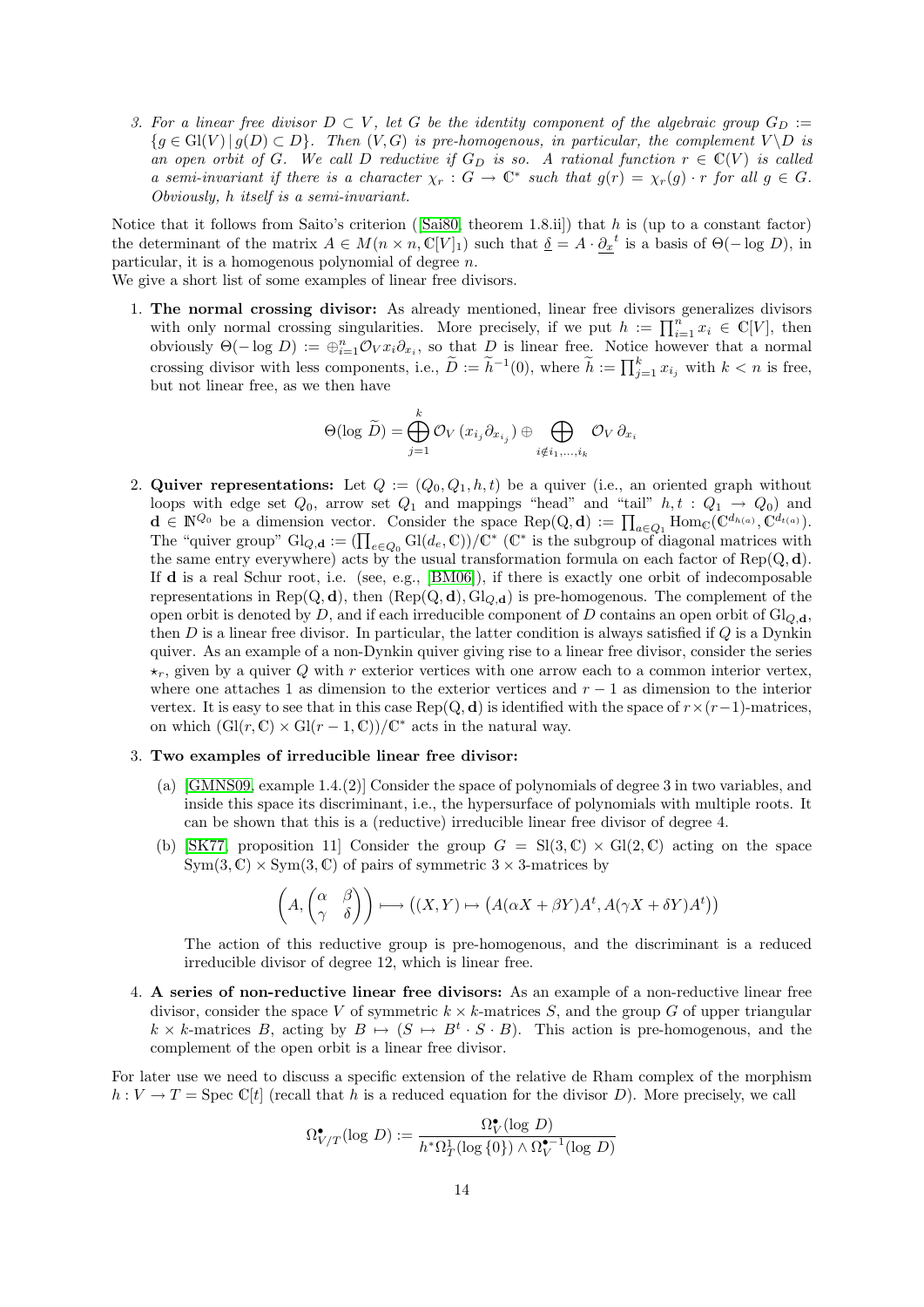together with the induced differential the relative logarithmic de Rham complex. (Notice that as we work in the algebraic category in this section,  $\Omega_V^{\bullet}$  means algebraic differential forms). Then the following holds.

Theorem 27. [\[MdGS08,](#page-22-17) theorem 2.7]

- 1. Write  $E = \sum_{i=1}^{n} x_i \partial_{x_i}$ . There is a direct sum decomposition  $\Theta(-\log D) = \mathcal{O}_V E \oplus \Theta(-\log h)$ , where  $\Theta(-\log h) := \{ \theta \in \Theta(-\log D) | \theta(h) = 0 \}.$  Dually, one obtains  $\Omega_V^1(\log D) = \mathcal{O}_V \frac{dh}{h} \oplus$  $\Omega^1_V(\log h)$ , here  $\Omega^1_V(\log h) := \{ \alpha \in \Omega^1_V(\log D) \, | \, i_E \alpha = 0 \}$ . Then  $\Omega^1_{V/T}(\log D) \cong \Omega^1_V(\log h)$ , and more generally  $\Omega^k_{V/T}(\log D) \cong \bigwedge^k \Omega_V(\log h)$
- 2. Let G be reductive. Consider the natural grading induced on  $\Omega_V^k$ ,  $\Omega_V^k(\log D)$  and  $\Omega_{V/T}^k(\log D)$ , then there is a graded isomorphism

 $H^*((h_*\Omega^{\bullet}_{V/T}(\log D))_0, d) \otimes_{\mathbb{C}} \mathcal{O}_T \cong H^*(h_*\Omega^{\bullet}_{V/T}(\log D), d)$ 

where the lower index 0 denotes the degree 0 part. In particular, the relative logarithmic de Rham cohomology consists of free  $\mathcal{O}_T$ -modules of finite rank.

We notice the following consequence.

**Corollary 28.** [\[MdGS08,](#page-22-17) corollary 2.9] Let D be a reductive linear free divisor with equation h. Then the character  $\chi_h$  associated to the semi-invariant h is equal to the determinant of the representation  $G \to Gl(V)$ .

The main goal of [\[MdGS08\]](#page-22-17) is to discuss the deformation theory of linear functions relative to the morphism  $h: V \to T$ , and to construct Frobenius structures on these deformation spaces. In order to do that, one has to chose a sufficiently generic linear function  $f$ , and this uses the *dual representation* of the group  $G$ , as explained in the following lemma.

**Lemma 29.** [\[MdGS08,](#page-22-17) proposition 3.7] G acts on  $V^*$  by the dual action, with dual discriminant  $D^* \subset$  $V^*$ . If  $G_D$  is reductive, then  $(V^*, D^*)$  is pre-homogenous. We call a linear form  $f \in V^*$  generic with respect to h (or simply generic, if no confusion is possible) if f lies in the open orbit  $V^*\backslash D^*$  of the dual action. Notice that if  $G$  is not reductive, then it may happen that no generic linear form exist.

In the reductive case, there is a basis  $(e_i)$  of V with corresponding coordinates  $(x_i)$  (called unitary) such that G appears as a subgroup of  $U(n)$  in these coordinates. Then  $D^* = \{h^* = 0\}$ , where  $h^*(y) := \overline{h(\overline{y})}$ ,  $(y_i)$  being the dual coordinates of  $(x_i)$ .

In the sequel, we will always denote by h a reduced equation of  $D$ , and by f a generic linear form, in particular, we will assume that such an  $f$  exists. We write  $S$  for the base space of the morphism defined by f. We will be interested in the restriction of f to both the divisor  $D$  and a nonsingular fibre  $D_t := h^{-1}(t)$  for  $t \neq 0$ . The latter is a smooth affine variety, and the restriction of f to  $D_t$  has critical points. One can also speak about critical points of the restriction  $f$  to  $D$ , in the stratified sense. Finally, we are interested in the behavior of f at infinity (inside  $D_t$ ).

Proposition 30. [\[MdGS08,](#page-22-17) proposition 3.5, proposition 3.15] Let D be linear free and f generic. Then

- 1. Write  $D_t := h^{-1}(t)$  for  $t \neq 0$  for a Milnor fibre of h, then the restriction  $f_{|D_t}$  has n distinct non-degenerate critical points.
- 2. There is a Whitney regular stratification of D such that the restriction of f to all open strata is regular. Hence, the only critical point of f on  $D$  in the stratified sense is the origin in  $V$ .
- 3. For any  $t \neq 0$ , the restriction  $f_{|D_t} : D_t \to \mathbb{C}$  is cohomologically tame in the sense of [\[Sab06\]](#page-22-5).

Notice that the first and the second statement are actually used in the proof of the third one.

Proposition 31. [\[MdGS08,](#page-22-17) proposition 3.4, proposition 3.5] Let D be linear free and f generic. Consider the deformation functor of deformations of the (analytic) germ  $f : (V, 0) \rightarrow (S, 0)$  modulo analytic coordinate changes respecting the morphism h. The tangent space to this functor is given by

$$
\mathcal{T}_{\mathcal{R}_h}^1 = \frac{f^* \Theta_S}{df(\Theta(-\log h)) + (h)}
$$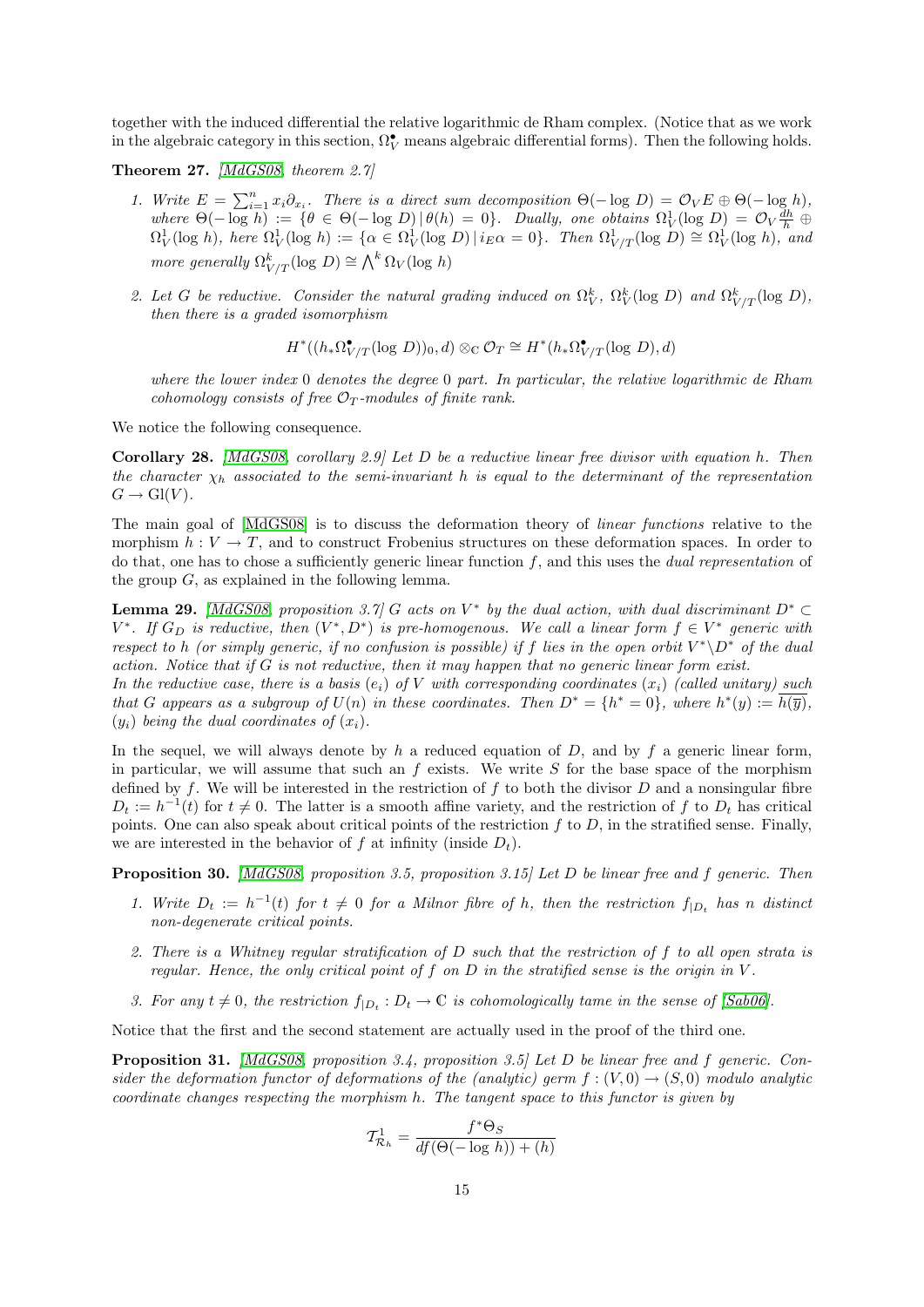We also consider the module

$$
\mathcal{T}^1_{\mathcal{R}_h/T} = \frac{f^*\Theta_S}{df(\Theta(-\log \, h))}
$$

Then  $h_*T^1_{\mathcal{R}_h}$  is an n-dimensional C-vector space equal to the fibre over  $0 \in T$  of the free rank n  $\mathcal{O}_T$ -module  $h_*\mathcal{T}_{\mathcal{R}_h/T}^1$ . A C- resp.  $\mathcal{O}_T$ -basis of  $h_*\mathcal{T}_{\mathcal{R}_h}^1$  resp.  $h_*\mathcal{T}_{\mathcal{R}_h/T}^1$  is given by  $(f^i)_{i \in \{0,\ldots,n-1\}}$ .

Then semi-universal deformation space of the (unobstructed) functor of deformations of f module  $\mathcal{R}_h$ equivalence is a smooth n-dimensional germ.

We can also consider a semi-universal deformation space (in the sense of  $[DS03]$ ) of the restriction  $f_{|D_t}$  for any  $t \neq 0$ . Then the tangent space at 0 of this space is canonically isomorphic to the fibre  $(h_*T^1_{\mathcal{R}_h/T}(f))_{|t}.$ 

#### <span id="page-17-1"></span>3.2 Gauß-Manin-systems and Frobenius structures

For the later construction of Frobenius structures, we need to consider families of Gauß-Manin-systems, associated to the pair of functions  $(f, h)$ . These are naturally constructed as the cohomology sheaves of direct images of D-modules. Namely, the following holds.

Definition-Lemma 32. [\[MdGS08,](#page-22-17) section 4], [\[Sev09,](#page-22-18) lemma 7]

- 1. Consider the morphism  $\Phi := (f,h) : V \to S \times T$ , and the cohomology module  $M(*D) :=$  $\mathcal{H}^0(\Phi_+(\mathcal{O}_V(*D)).$  This is a regular holonomic  $\mathcal{D}_{S\times T}$ -module.
- 2. Denote by  $G(*D)$  the partial (with respect to s) localized Fourier-Laplace transform of  $M(*D)$ , i.e.,  $G(*D) = M(*D) \otimes_{\mathbb{C}} \mathbb{C}[\partial_s^{-1}]$  as  $\mathbb{C}$  vector spaces, equipped with an  $\mathbb{C}[\tau, \partial_\tau, t, \partial_t]$ -action where t,  $\partial_t$  acts as before and where by definition  $\tau \cdot := \partial_s$ ,  $\partial_\tau := -s \cdot$ . Putting  $z := \tau^{-1}$ , then  $G(*D)$  is  $\mathbb{C}[z, \partial_z, t, \partial_t]$ -holonomic, with singularities along  $(\{0, \infty\} \times T) \cup (\mathbb{C} \times \{0\})$ , regular along  $z = \infty$  and  $\{t = 0, z \neq 0\}$ . Moreover  $G(*D)$  is localized along  $(\{0, \infty\} \times T) \cup (\mathbb{C} \times \{0\})$ , i.e.,  $\mathbb{C}[z, z^{-1}, t, t^{-1}]$ . locally free of rank n. We call  $G(*D)$  the family of Gauß-Manin systems associated to  $(f,h)$ .
- 3. Define

$$
G_0(\log D) := \frac{H^0(V, \Omega_{V/T}^{n-1}(\log D))[z]}{(zd - df \wedge)H^0(V, \Omega_{V/T}^{n-2}(\log D))[z]}
$$

to be the family of Brieskorn lattices associated to  $(f, h)$ .  $G_0(\log D)$  is a  $\mathbb{C}[z, t]$ -lattice in  $G(*D)$ , and comes equipped with a meromorphic connection

$$
\nabla: G_0(\log D) \longrightarrow G_0(\log D) \otimes z^{-1}\Omega^1_{\mathbb{C} \times T} (\log(\{0\} \times T) \cup (\mathbb{C} \times \{0\})).
$$

In order to get more concrete information on both  $G(*D)$  and the lattice  $G_0(\log D)$ , we need to find a basis with specific properties. This is done in the following result.

<span id="page-17-0"></span>**Proposition 33.** [\[MdGS08,](#page-22-17) proposition 4.5, corollary 4.12] Let D be any linear free divisor and let f be a generic linear function. Then

1. There is a 
$$
\mathbb{C}[z, t, t^{-1}]
$$
-basis  $\underline{\omega}^{(2)}$  of  $G_0(*D) := G(\log D) \otimes_{\mathbb{C}[z, t]} \mathbb{C}[z, t, t^{-1}]$  such that

$$
\nabla_{\partial_z}(\underline{\omega}^{(2)}) = \underline{\omega}^{(2)} \cdot \left(\frac{A_0}{z} + A_{\infty}^{(1)}\right) \frac{1}{z}
$$

where

$$
A_0 := \begin{pmatrix} 0 & 0 & \dots & 0 & c \cdot t \\ 1 & 0 & \dots & 0 & 0 \\ \vdots & \vdots & \ddots & \vdots & \vdots \\ 0 & 0 & \dots & 0 & 0 \\ 0 & 0 & \dots & 1 & 0 \end{pmatrix},
$$

for some  $c \in \mathbb{C}$  and  $A_{\infty}^{(2)} = \text{diag}(\nu_1^{(2)}, \dots, \nu_n^{(2)})$ . For any  $t \neq 0$ ,  $(\nu_1^{(2)}, \dots, \nu^{(2)})$  is the spectrum at infinity (in the sense of [\[Sab06\]](#page-22-5)) of the tame function  $f_{|D_t}$ , in other words,  $\underline{\omega}^{(2)}$  is a good basis in the sense of [\[Sai89\]](#page-22-14) of the restriction  $(G_0(\log D), \nabla)_{|\mathbb{C}\times\{t\}}$ .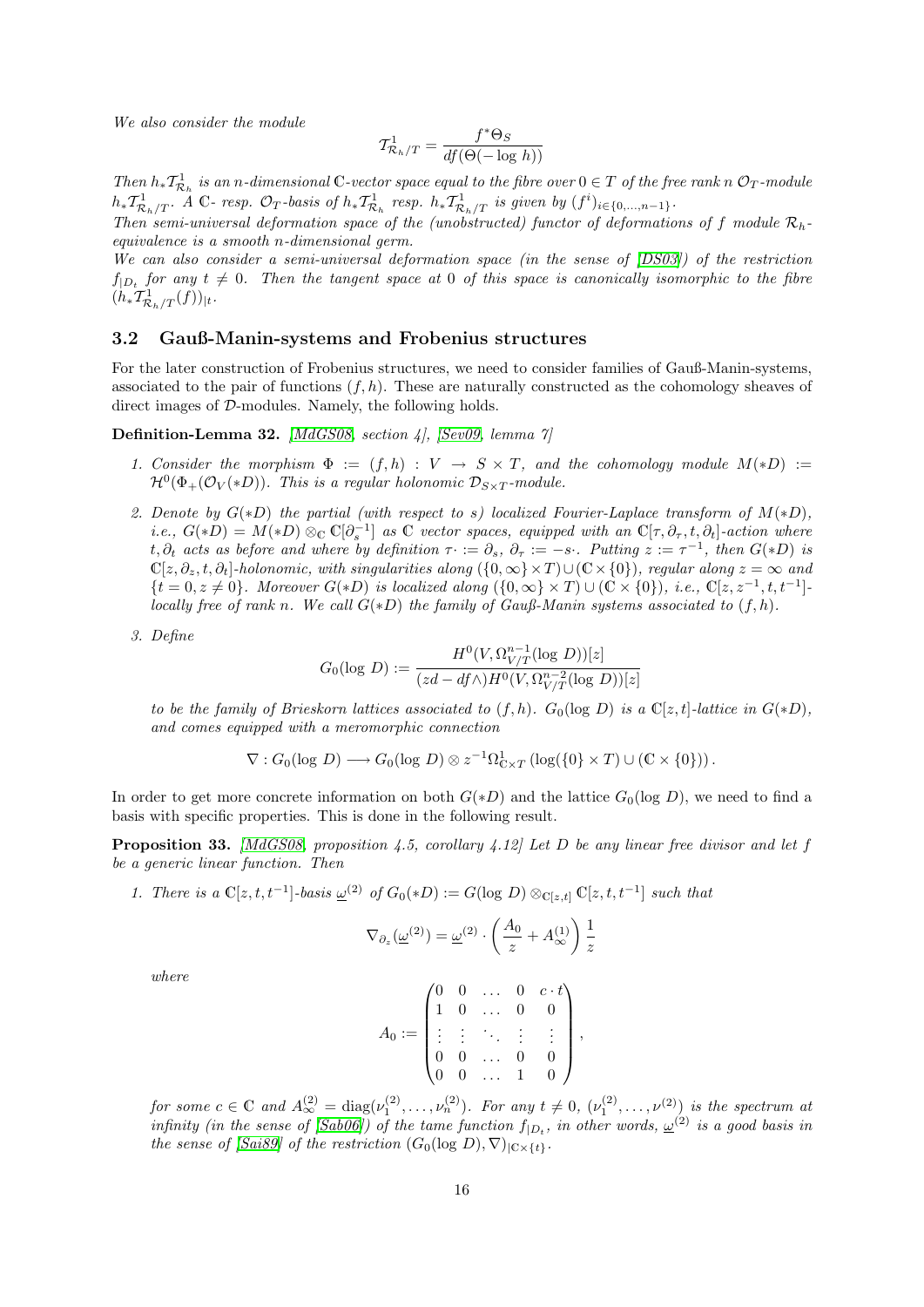2. There is a  $\mathbb{C}[z,t]$ -basis  $\underline{\omega}^{(1)}$  of  $G_0(\log D)$  such that

$$
\nabla_{\partial_z}(\underline{\omega}^{(1)}) = \underline{\omega}^{(1)} \cdot \left(\frac{A_0}{z} + A_{\infty}^{(1)}\right) \frac{1}{z}
$$

where  $A_0$  is as before and  $A_{\infty}^{(1)} = \text{diag}(\nu_1^{(1)}, \dots, \nu_n^{(1)})$  and where  $(\nu_1^{(1)}, \dots, \nu_1^{(1)})$  is the spectrum at infinity of  $(G_0(h), \nabla) := (G_0(\log D), \nabla)_{|\mathbb{C} \times \{0\}}$  (called logarithmic Brieskorn lattice of h in [\[Sev09\]](#page-22-18)), that is,  $\underline{\omega}^{(1)}$  is a good basis of  $(G_0(\log D), \nabla)|_{\mathbb{C} \times \{0\}}$ .

3. If D is reductive, then moreover

$$
\nabla(\underline{\omega}^{(1)}) = \underline{\omega}^{(1)} \cdot \left[ (A_0 \frac{1}{z} + A_{\infty}^{(1)}) \frac{dz}{z} + (-A_0 \frac{1}{z} + A_{\infty}') \frac{dt}{nt} \right]
$$
(9)

where  $A'_{\infty} := \text{diag}(0, 1, \dots, n-1) - A_{\infty}^{(1)}$ .

**Rermark:** In the proof of this result, one actually first constructs the basis  $\underline{\omega}^{(1)}$  of  $G_0(\log D)$ , and then this basis can be used to obtain the basis  $\omega^{(2)}$  in part 1. of the above proposition, which explains the choice of the names for these bases.

A rather easy consequence of part 3. of the above result is the following statement, which links the class of (linear functions on fibrations defined by) linear free divisors to the theory of variations of TERP-structures as discussed in chapter [2.](#page-3-0)

Corollary 34. [\[MdGS08,](#page-22-17) proposition 4.5 (v)] Let D be reductive. Consider the mapping  $u : S' := \mathbb{C}^* \to$  $T' := T \setminus \{0\}$ , defined by  $t := s^n$ , where s is a coordinate on S'. Then the analytic bundle associated to  $u^*(G_0(*D), \nabla)$  underlies a Sabbah orbit of TERP-structures (see definition [9\)](#page-7-2).

Using the good bases from above, we can attach Frobenius structures to the various deformation spaces considered in subsection [3.1.](#page-14-0)

<span id="page-18-0"></span>**Theorem 35.** [\[MdGS08,](#page-22-17) theorem 5.1, theorem 5.7] Let D be a linear free divisor, and f generic. Then the following holds.

- 1. Fix any  $t \in T \setminus \{0\}$ , and write  $M_t$  for a semi-universal unfolding space of  $f_{|D_t}$ . Suppose that the minimal spectral number  $\min_{i \in \{1,...,n\}} (\nu_i^{(2)})$  is of multiplicity one. Then
	- (a) We have that  $z^{-n-1}P(\omega_i^{(2)},\omega_j^{(2)}) \in \mathbb{C}$ , i.e, the extension  $\bigoplus_{i=1}^n \mathcal{O}_{\mathbb{P}^1 \times \{t\}}\omega_i^{(2)}$  of  $(G_0(*D))_{|\mathbb{C} \times \{t\}}$ is compatible with P as required in the description before theorem [24.](#page-14-1)
	- (b) Any of the sections  $\omega_i^{(2)}$  is homogenous and primitive and yields a Frobenius structure on  $M_t$ .
- 2. In general (i.e., without any hypotheses on the minimal spectral number), any section  $\omega_i^{(2)}$  such that  $\nu_i^{(2)}=\min_{j\in\{1,...,n\}}(\nu_j^{(2)})$  is homogenous and primitive for the canonical extension of  $G_0(*D)_{|\mathbb C\times\{t\}}$ referred to in theorem [25,](#page-14-2) 2., and hence yields a Frobenius structure on  $M_t$  (possibly different from the one in 1.).
- 3. Let D be reductive. Under an additional assumption on the behavior of P when  $t \to 0$ , which is conjectured to be true in all cases (see [\[MdGS08,](#page-22-17) conjecture 5.5]), there is a Frobenius structure on the  $\mathcal{R}_h$ -semi-universal deformation space attached to the restriction  $f_{|D}$ . It is constant, i.e., its potential is a polynomial of degree three when expressed in flat coordinates.

Remark: As we have seen in the beginning of this section, the normal crossing divisor is the simplest example of a linear free divisor. In this case, the Frobenius structures form the last theorem are known and relevant in Mirror symmetry, more precisely, consider the total cohomology space  $H^*(\mathbb{P}^{n-1}, \mathbb{C})$  of the n−1-dimensional projective space. Chose the basis  $\eta_i := (c_1(\mathcal{O}_{\mathbb{P}}^{n-1}))^i$  of  $H^*(\mathbb{P}^{n-1}, \mathbb{C})$  with corresponding coordinates  $r_i$  and consider the projection mapping

$$
p: H^*(\mathbb{P}^{n-1}, \mathbb{C}) \longrightarrow \widetilde{H} := H^*(\mathbb{P}^{n-1}, \mathbb{C})/H^2(\mathbb{P}^{n-1}, \mathbb{Z}) \cong H^0(\mathbb{P}^{n-1}, \mathbb{C}) \times \mathbb{C}^* \times \bigoplus_{i>2} H^{2i}(\mathbb{P}^{n-1}, \mathbb{C})
$$
  
= Spec  $\mathbb{C}[r_0, q, q^{-1}, r_{>1}] \subset \widehat{H} := \text{Spec } \mathbb{C}[r_0, q, r_{>1}]$ 

$$
(r_0, \ldots, r_{n-1}) \longmapsto (r_0, q := e^{r_1}, r_2, \ldots, r_{n-1})
$$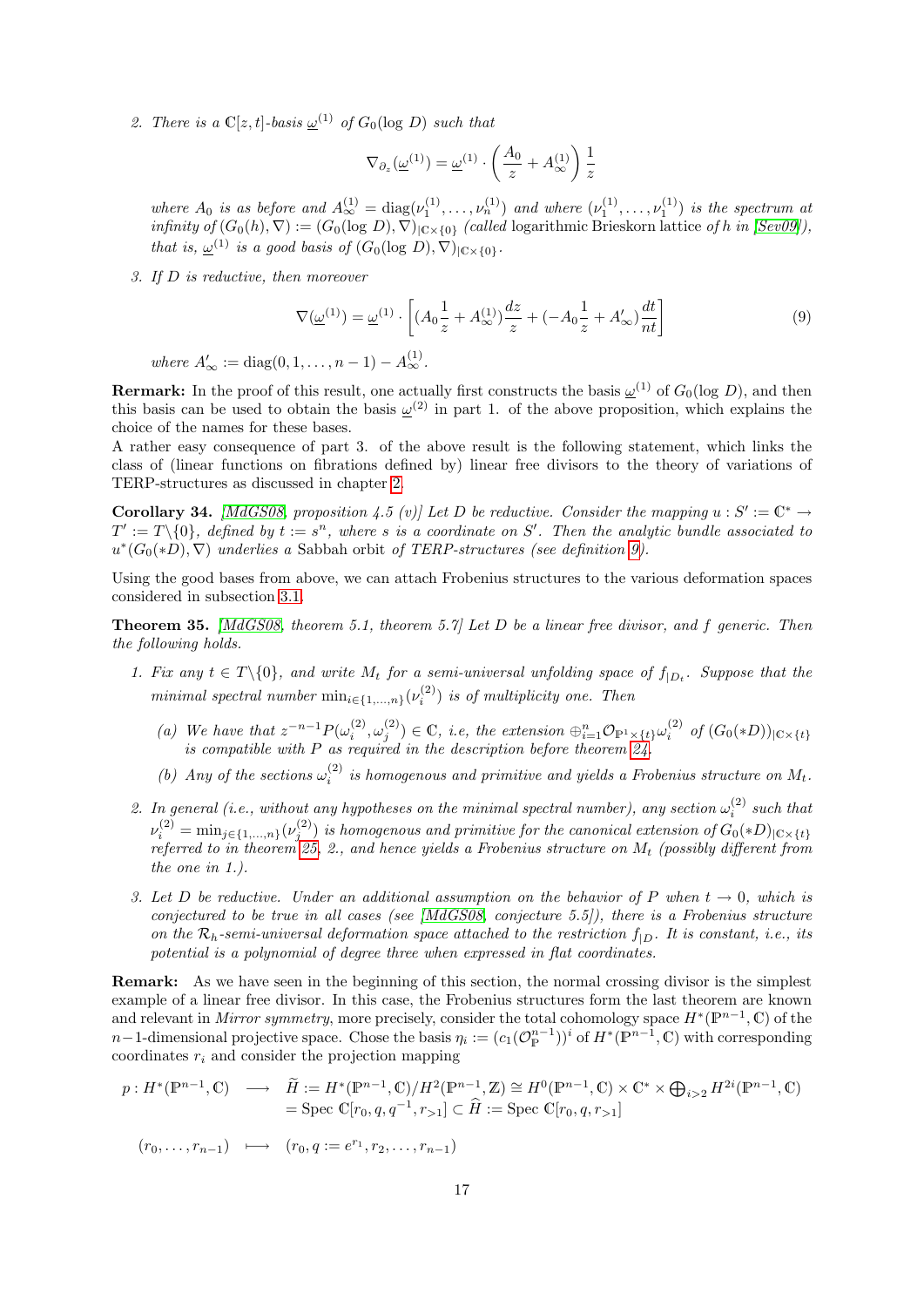Then it is well known that for any point  $x \in \tilde{H}$ , the germ  $(\tilde{H}, x)$  carries a Frobenius structure, defined by quantum multiplication (see, e.g., [\[FP97\]](#page-21-14), [\[Aud\]](#page-20-1) or [\[Gue08\]](#page-21-15)). Mirror symmetry for the projective space now states that this Frobenius structure is exactly the one from theorem [35,](#page-18-0) 1. from above for the point  $t := q$ , if one chooses  $\omega_1^{(2)}$  as primitive and homogenous section. The proof consists of a computation of the small quantum cohomology of  $\mathbb{P}^{n-1}$ , which, when expressed as the Givental connection is exactly the connection on the bundle  $G_0(\log D)$  from proposition [33,](#page-17-0) 3. Notice that the mirror correspondence gives a stronger result than just an equivalence of germs of Frobenius structures in this case: As explained in [\[MdGS08,](#page-22-17) section 5.3], the different germs  $(M_t, 0)$  glue to a Frobenius manifold with a *logarithmic pole* along  $t = 0$  (in the sense of [\[Rei09\]](#page-22-19)). The same logarithmic structure is obtained on the space  $\hat{H}$ , along the divisor  $\widehat{H}\setminus\widetilde{H}$ , due to the particular form of the Gromov-Witten potential, more precisely, due to the divisor axiom for Gromov-Witten invariants.

#### 3.3 Bernstein polynomials

The Bernstein polynomial is a classical invariant attached to any polynomial or holomorphic function. Thefollowing is due to Bernstein ( $[Ber72]$ ) in the algebraic case, and to Björk  $[Bi\ddot{o}79]$  in the analytic case.

**Theorem 36.** Let h be an element of  $\mathbb{C}\{x_1,\ldots,x_n\}$  resp.  $\mathbb{C}[x_1,\ldots,x_n]$ . Then there is  $P(x_i,\partial_{x_i},s) \in$  $\mathcal{D}[s]$  and  $B(s) \in \mathbb{C}[s]$  such that

$$
P(x_i, \partial_{x_i}, s)h^{s+1} = B(s)h^s.
$$

where  $\mathcal D$  is the ring of germs of holomorphic differential operators at the origin of  $\mathbb C^n$  resp. of algebraic differential operators on  $\mathbb{C}^n$ .

All polynomials  $B(s) \in \mathbb{C}[s]$  having this property form an ideal in  $\mathbb{C}[s]$ , and we denote by  $b_h(s)$  the unitary generator of this ideal.  $b_h(s)$  is called the Bernstein polynomial of h.

If h defines a linear free divisor, then the theory of pre-homogenous vector spaces shows that the functional equation defining  $b_h(s)$  is of a particular type.

**Theorem 37** ([\[SK77\]](#page-23-1), [\[Gyo91\]](#page-21-16), [\[GS08\]](#page-21-17)). Let  $D = h^{-1}(0)$  be a reductive linear free divisor, then the operator P appearing in Bernstein's functional equation is given by  $P := h^*(\partial_{x_1}, \ldots, \partial_{x_1})$  (remember that  $h^*(y) = \overline{h(\overline{y})}$ , where  $x_i$  are the unitary coordinates and  $y_i$  are their duals). In particular, it is an element of  $\mathbb{C}\langle \partial_{x_1},\ldots,\partial_{x_n}\rangle$ . Moreover, the degree of  $b_h(s)$  is equal to n and the roots of  $b_h(s)$  are contained in the open interval  $(-2, 0)$  and are symmetric around  $-1$ . In particular,  $-1$  is the only integer root.

This result describes the Bernstein polynomial of reductive linear free divisors quite precisely, however, it is almost impossible to calculate these polynomials explicitly in examples. The following theorem offers a way to do these calculations, moreover, it yields a variant of a classical result of Malgrange which relates the Bernstein polynomial and the spectral numbers for isolated hypersurface singularities.

**Theorem 38.** [\[Sev09,](#page-22-18) theorem 13, theorem 16] Let D be a reductive linear free divisor with defining equation h and choose a generic linear function f. Then

- 1. The restriction  $G_0(\log D)_{|z=1}$ , i.e., the top cohomology  $\mathcal{H}^{n-1}(h_*\Omega^{\bullet}_{V/T}(\log D), d df \wedge)$  of the twisted relative logarithmic de Rham complex is a free  $\mathcal{O}_T$ -module of rank n, equipped with a meromorphic connection  $\nabla$  with logarithmic pole along  $0 \in T$ . Write  $b_{\nabla}(s)$  for the spectral polynomial at  $t = 0$ , i.e.,  $b_{\nabla}(s) = \prod_{i=1}^{n} (s - \alpha_i)$ , where  $(\alpha_1, \ldots, \alpha_n)$  are the eigenvalues of the residue endomorphism of  $\nabla$  at zero. Then we have  $b_{\nabla}(s) = b_h(s-1)$ .
- 2. Consider the logarithmic Brieskorn lattice  $G_0(h) := (G_0(\log D)_{t=0}, \nabla)$  (Notice that  $G_0(h)$  does not depend on the choice of f in  $V^*\D^*$ ). Then  $\nabla$  has a regular singularity on  $G_0(h)$  at  $z=0$ . Consider the saturation  $\tilde{G}_0(h) := \sum_{k \geq 0} (\nabla_z \partial_z)^k G_0(h)$ , which has a logarithmic pole at  $z = 0$ . Let  $b_{\widetilde{G}_0(h)}(s)$  be the minimal polynomial of the residue endomorphism of  $\nabla_z$  on  $G_0(h)$ . Then  $b_{\tilde{G}_0(h)}(ns + 1) = b_h(s).$

Using this result, and some of the computations from [\[MdGS08\]](#page-22-17), we obtain the Bernstein polynomials for some of the examples of linear free divisors mentioned at the beginning of this section (see table [1\)](#page-20-4). We finish by outlining an observation and a precise conjecture on both the Bernstein polynomial for a linear free divisor and the group action on the abient space.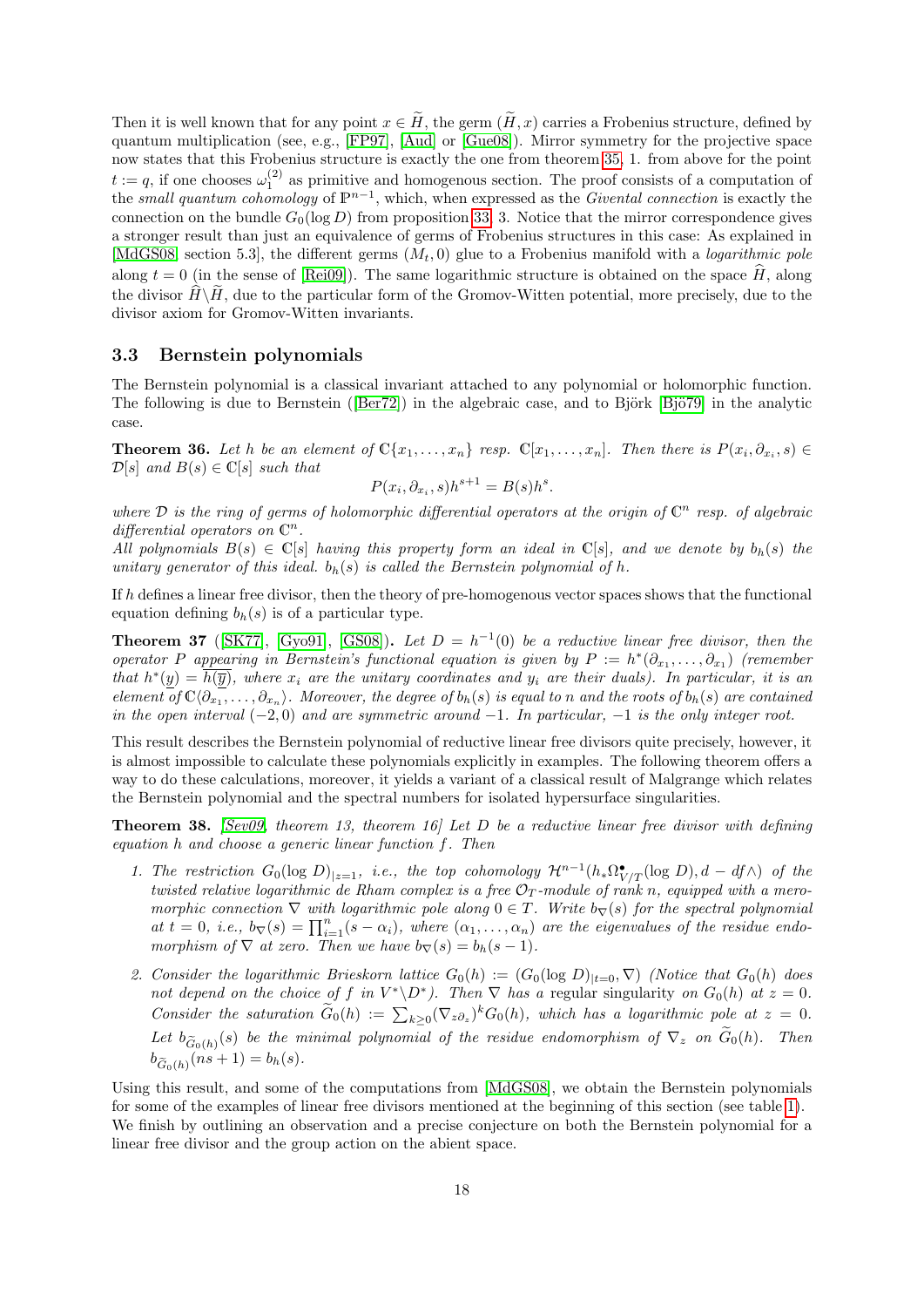| linear free divisor                                                                                                      | Bernstein polynomial of h                                                                                                                       |
|--------------------------------------------------------------------------------------------------------------------------|-------------------------------------------------------------------------------------------------------------------------------------------------|
| $A_n$ - quiver                                                                                                           | $(s+1)^n$                                                                                                                                       |
| $D_m$ - quiver                                                                                                           | $(s+\frac{4}{3})^{m-3} \cdot (s+1)^{2m-4} \cdot (s+\frac{2}{3})^{m-3}$                                                                          |
| $E_6$ - quiver                                                                                                           | $(s+\frac{7}{5})\cdot(s+\frac{4}{3})^4\cdot(s+\frac{6}{5})\cdot(s+1)^{10}\cdot(s+\frac{4}{5})\cdot(s+\frac{2}{3})^4\cdot(s+\frac{3}{5})$        |
| $\star_m$ - quiver                                                                                                       | $\prod_{l=0}^{m-3} \left(s+\frac{2(m-1)-l}{m}\right)^{l+1} \cdot (s+1)^{2(m-1)} \cdot \prod_{l=0}^{m-3} \left(s+\frac{m-1-l}{m}\right)^{m-l-2}$ |
| discriminant in $S^3((\mathbb{C}^2)^*)$                                                                                  | $(s+\frac{7}{6}) \cdot (s+1)^2 \cdot (s+\frac{5}{6})$                                                                                           |
| discriminant of<br>$Sl(3,\mathbb{C})\times Gl(2,\mathbb{C})$ action<br>on $Sym(3, \mathbb{C}) \times Sym(3, \mathbb{C})$ | $(s+\frac{5}{4})^2 \cdot (s+\frac{7}{6})^2 \cdot (s+1)^4 \cdot (s+\frac{5}{6})^2 \cdot (s+\frac{3}{4})^2$                                       |

<span id="page-20-4"></span>Table 1: Bernstein polynomials for some examples of reductive linear free divisors

**Conjecture 39.** Let G be reductive,  $(V, G)$  be pre-homogenous and suppose that the discriminant  $D \subset V$ is a linear free divisor with defining equation h. Denote by  $T \subset G$  a maximal torus. Then there is a Tinvariant linear subspace  $W_T \subset V$ , with  $W \not\subset D$  and  $\dim(T) = \dim(W_T)$  (hence, of minimal dimension). It then follows that the restriction  $h_{|W_T}$  is a monomial. Moreover, the multiplicity of  $-1$  of  $b_h(s)$  equals  $dim(T)$ .

Remark: The interest of the above conjecture is motivated by comparing the situation studied in [\[MdGS08\]](#page-22-17) to the one from mirror symmetry for weighted projective spaces, hence, by generalizing the observation from the end of subsection [3.2.](#page-17-1) As discussed in detail in [\[DS04\]](#page-21-18) and [\[Man08\]](#page-22-20), the mirror of the orbifold quantum cohomology of the weighted projective space  $\mathbb{P}(w_0, w_1, \ldots, w_n)$  is given by the restriction of a generic linear polynomial to the (non-singular) fibres of the morphism  $g: \mathbb{C}^n \to \mathbb{C}$  given by  $g = \prod_{i=0}^n x_i^{w_i}$ . Now orbifold quantum cohomology decomposes into several pieces, the so-called twisted sectors. On the singularity side, these sectors are visible in the spectrum at infinity of the tame function (the restriction of the linear function to a Milnor fibre of g). A similar structure of the spectral numbers is observed for linear free divisors, and in particular, it would follow from the above conjecture that the multiplicity of the root  $-1$  of  $b<sub>h</sub>$  is exactly the dimension of the cohomology of the untwisted sector of the (various) weighted projective spaces appearing as mirrors of the monomials obtained by restricting h to torus invariant subspaces. One may also ask how the the other roots of  $b<sub>h</sub>$  resp. the corresponding spectral numbers behave when  $h$  is restricted to such a torus invariant subspace of minimal dimension, or whether there is any deeper relation between the Frobenius structures for a linear function  $f$  on a Milnor fibre of the divisor D and the Frobenius structure of  $f_{|W_T}$  restricted to the Milnor fibre of the non-reduced divisor  $g^{-1}(0) \subset W_T$ , i.e., the mirror of the corresponding weighted projective space.

#### References

- <span id="page-20-2"></span><span id="page-20-1"></span>[Aud] Michèle Audin, An introduction to Frobenius manifolds, moduli spaces of stable maps and quantum cohomology, preprint 1998. [Ber72] I. N. Bernstein, Analytic continuation of generalized functions with respect to a parameter, Functional Analysis and Its Applications 6 (1972), no. 4, 26–40. [Bjö79] J.-E. Björk, Rings of differential operators, North-Holland Mathematical Library, vol. 21, North-Holland Publishing Co., Amsterdam, 1979.
- <span id="page-20-3"></span><span id="page-20-0"></span>[BM06] Ragnar-Olaf Buchweitz and David Mond, Linear free divisors and quiver representations, Singularities and computer algebra (Cambridge) (Christoph Lossen and Gerhard Pfister,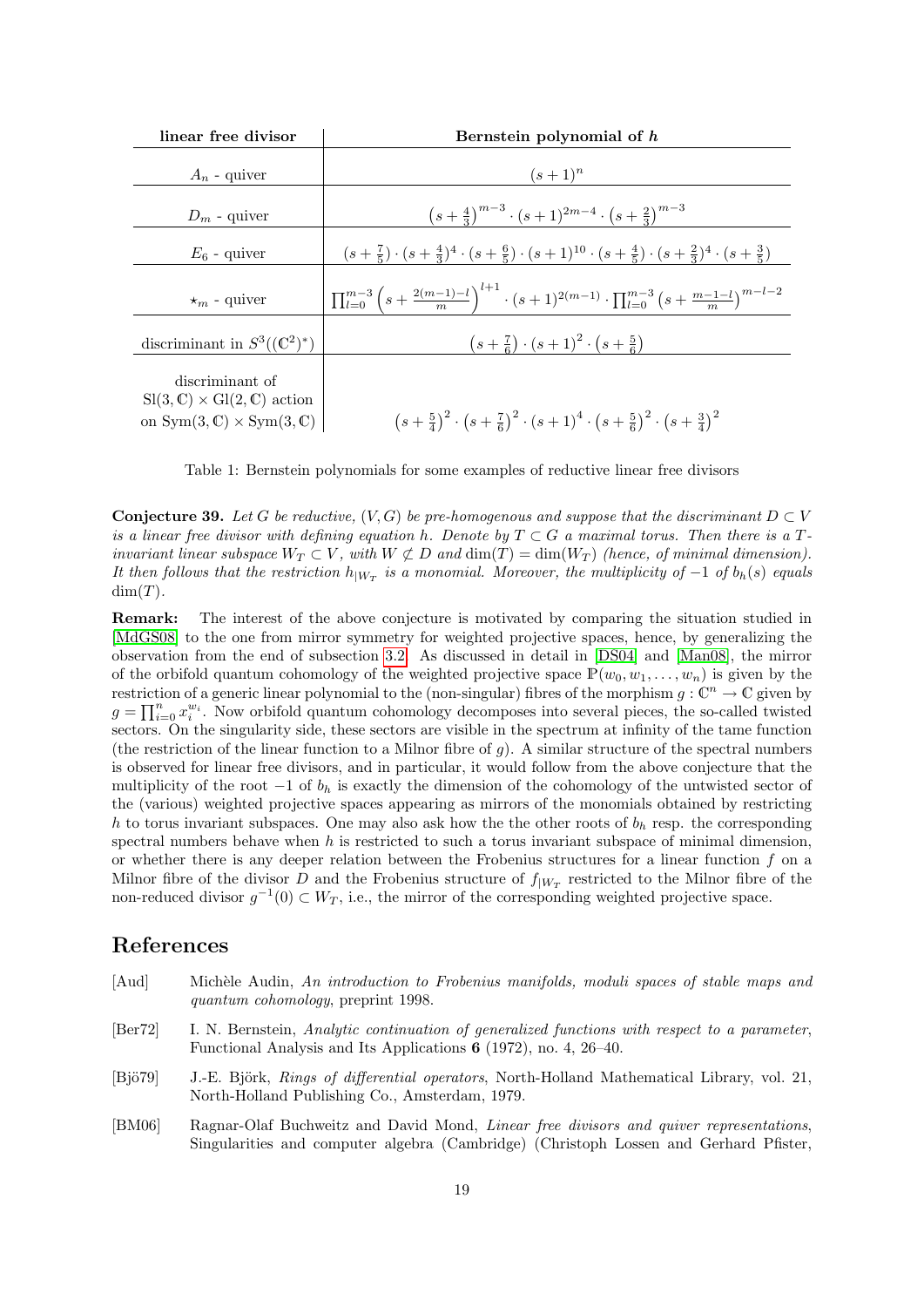eds.), London Math. Soc. Lecture Note Ser., vol. 324, Cambridge Univ. Press, 2006, Papers from the conference held at the University of Kaiserslautern, Kaiserslautern, October 18–20, 2004, pp. 41–77.

- <span id="page-21-6"></span>[Bri70] Egbert Brieskorn, Die Monodromie der isolierten Singularitäten von Hyperflächen, Manuscripta Math. 2 (1970), 103–161.
- <span id="page-21-7"></span>[CK82] Eduardo Cattani and Aroldo Kaplan, Polarized mixed Hodge structures and the local monodromy of a variation of Hodge structure, Invent. Math.  $67$  (1982), no. 1, 101–115.
- <span id="page-21-8"></span>[CK89] , Degenerating variations of Hodge structure, Astérisque (1989), no. 179-180, 9, 67–96, Actes du Colloque de Théorie de Hodge (Luminy, 1987).
- <span id="page-21-3"></span>[CV91] Sergio Cecotti and Cumrun Vafa, Topological–anti-topological fusion, Nuclear Phys. B 367 (1991), no. 2, 359–461.
- <span id="page-21-4"></span>[CV93]  $\qquad \qquad \qquad \ldots$ , On classification of  $N = 2$  supersymmetric theories, Comm. Math. Phys. 158 (1993), no. 3, 569–644.
- <span id="page-21-12"></span>[DS03] Antoine Douai and Claude Sabbah, Gauss-Manin systems, Brieskorn lattices and Frobenius structures. I, Ann. Inst. Fourier (Grenoble) 53 (2003), no. 4, 1055–1116.
- <span id="page-21-18"></span>[DS04] , Gauss-Manin systems, Brieskorn lattices and Frobenius structures. II, Frobenius manifolds, Aspects Math., E36, Vieweg, Wiesbaden, 2004, pp. 1–18.
- <span id="page-21-10"></span>[Dub96] Boris Dubrovin, Geometry of 2D topological field theories, Integrable systems and quantum groups (Montecatini Terme, 1993), Lecture Notes in Math., vol. 1620, Springer, Berlin, 1996, pp. 120–348.
- <span id="page-21-14"></span>[FP97] W. Fulton and R. Pandharipande, Notes on stable maps and quantum cohomology, Algebraic geometry—Santa Cruz 1995, Proc. Sympos. Pure Math., vol. 62, Amer. Math. Soc., Providence, RI, 1997, pp. 45–96.
- <span id="page-21-13"></span>[GMNS09] Michel Granger, David Mond, Alicia Nieto, and Mathias Schulze, Linear free divisors and the global logarithmic comparison theorem., Ann. Inst. Fourier (Grenoble) 59 (2009), no. 1, 811–850.
- <span id="page-21-17"></span>[GS08] Michel Granger and Mathias Schulze, On the symmetry of b-functions of linear free divisors., Preprint math.AG/0807.0560, 2008.
- <span id="page-21-15"></span>[Gue08] Martin A. Guest, From quantum cohomology to integrable systems., Oxford Graduate Texts in Mathematics, vol. 15, Oxford University Press., 2008 (English).
- <span id="page-21-16"></span>[Gyo91] Akihiko Gyoja, Theory of prehomogeneous vector spaces without regularity condition, Publ. Res. Inst. Math. Sci. 27 (1991), no. 6, 861–922. MR MR1145669 (93f:22018)
- <span id="page-21-9"></span>[Her99] Claus Hertling, Classifying spaces for polarized mixed Hodge structures and for Brieskorn lattices, Compositio Math. 116 (1999), no. 1, 1–37.
- <span id="page-21-11"></span>[Her02] , Frobenius manifolds and moduli spaces for singularities, Cambridge Tracts in Mathematics, vol. 151, Cambridge University Press, Cambridge, 2002.
- <span id="page-21-5"></span> $[Her03]$  $\Box$ , tt\* geometry, Frobenius manifolds, their connections, and the construction for singularities, J. Reine Angew. Math. 555 (2003), 77–161.
- <span id="page-21-0"></span>[HS07] Claus Hertling and Christian Sevenheck, Nilpotent orbits of a generalization of Hodge structures., J. Reine Angew. Math. 609 (2007), 23–80.
- <span id="page-21-1"></span>[HS08a] , Curvature of classifying spaces for Brieskorn lattices, J. Geom. Phys. 58 (2008), no. 11, 1591–1606.
- <span id="page-21-2"></span>[HS08b] , Limits of families of Brieskorn lattices and compactified classifying spaces, Preprint math.AG/0806.2011, 51 pages, 2008.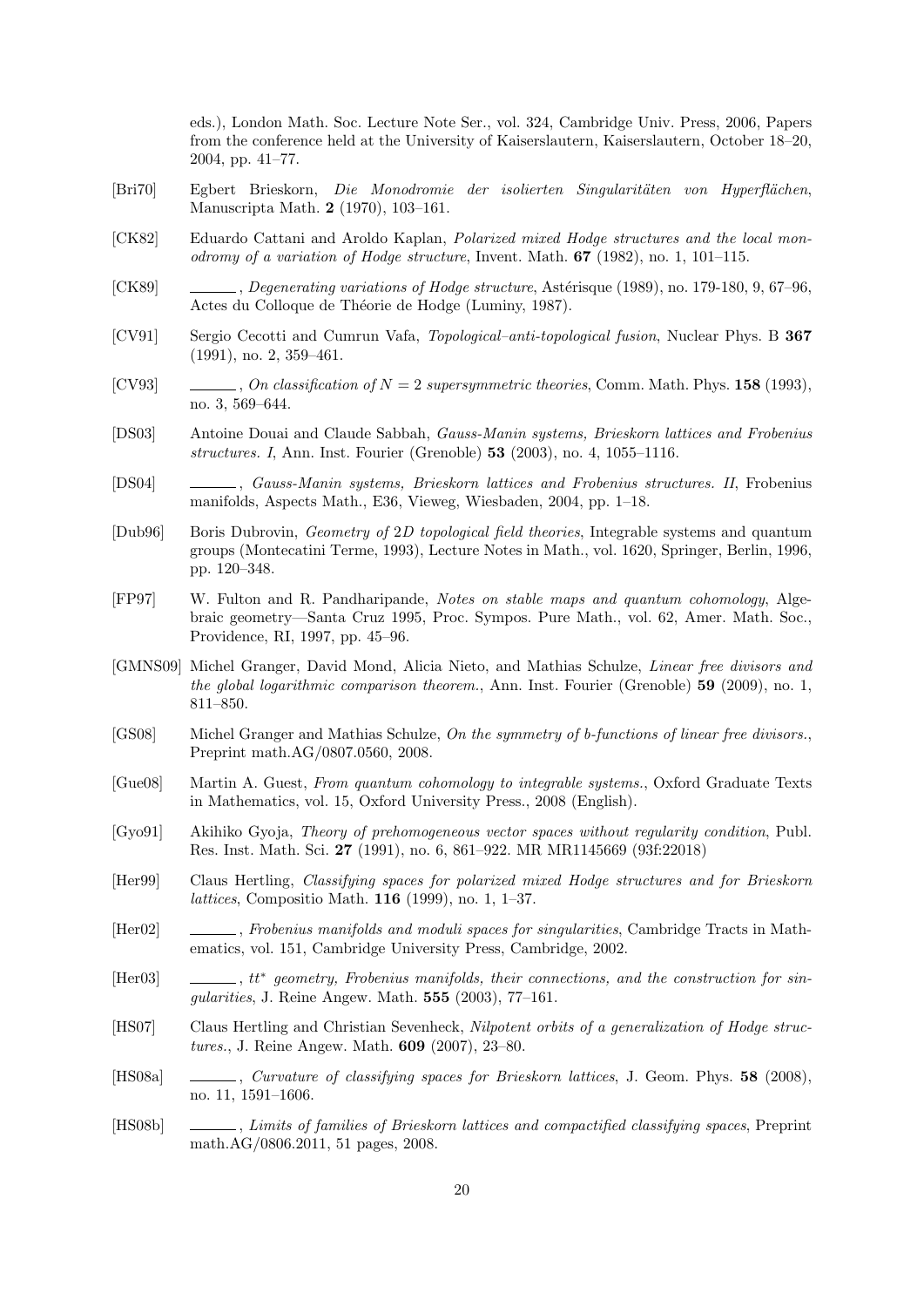- <span id="page-22-3"></span>[HS08c] , Twistor structures,  $tt^*$ -geometry and singularity theory, From Hodge theory to integrability and TQFT tt\*-geometry, Proc. Sympos. Pure Math., vol. 78, Amer. Math. Soc., Providence, RI, 2008, pp. 49–73.
- <span id="page-22-10"></span>[Kob05] Shoshichi Kobayashi, Hyperbolic manifolds and holomorphic mappings, second ed., World Scientific Publishing Co. Pte. Ltd., Hackensack, NJ, 2005, An introduction.
- <span id="page-22-15"></span>[Kou76] A. G. Kouchnirenko, Poly`edres de Newton et nombres de Milnor, Invent. Math. 32 (1976), no. 1, 1–31.
- <span id="page-22-20"></span>[Man08] Etienne Mann, Orbifold quantum cohomology of weighted projective spaces, J. Algebraic Geom. 17 (2008), no. 1, 137–166.
- <span id="page-22-17"></span>[MdGS08] David Mond, Ignacio de Gregorio, and Christian Sevenheck, *Linear free divisors and Frobe*nius manifolds., Preprint math.AG/0802.4188, 46 pages, to appear in "Compositio Mathematica", 2008.
- <span id="page-22-7"></span>[Moc07] Takuro Mochizuki, Asymptotic behaviour of tame harmonic bundles and an application to pure twistor D-modules, Part 1, Mem. Amer. Math. Soc. 185 (2007), no. 869, xi+324.
- <span id="page-22-8"></span>[Moc08a]  $\_\_\_\_\_\$  Asymptotic behaviour of variation of pure polarized TERP structures, Preprint math.DG/0811.1384, 2008.
- <span id="page-22-9"></span>[Moc08b] , Wild harmonic bundles and wild pure twistor D-modules, Preprint math.DG/0803.1344, 2008.
- <span id="page-22-4"></span>[NS99] A. Némethi and C. Sabbah, Semicontinuity of the spectrum at infinity, Abh. Math. Sem. Univ. Hamburg 69 (1999), 25–35.
- <span id="page-22-19"></span>[Rei09] Thomas Reichelt, A construction of Frobenius manifolds with logarithmic poles and applications, Comm. Math. Phys. 287 (2009), no. 3, 1145–1187.
- <span id="page-22-2"></span>[Sab05] Claude Sabbah, *Polarizable twistor D-modules*, Astérisque (2005), no. 300, vi $+208$ .
- <span id="page-22-5"></span> $[Sub06]$  , *Hypergeometric periods for a tame polynomial*, Port. Math.  $(N.S.)$  63 (2006), no. 2, 173–226, written in 1998.
- <span id="page-22-11"></span>[Sab07] , Isomonodromic deformations and Frobenius manifolds, Universitext, Springer-Verlag, London, 2007.
- <span id="page-22-16"></span>[Sai80] Kyoji Saito, Theory of logarithmic differential forms and logarithmic vector fields, J. Fac. Sci. Univ. Tokyo Sect. IA Math. 27 (1980), no. 2, 265–291.
- <span id="page-22-12"></span>[Sai81] , Primitive forms for a universal unfolding of a function with an isolated critical point, J. Fac. Sci. Univ. Tokyo Sect. IA Math. 28 (1981), no. 3, 775–792 (1982).
- <span id="page-22-13"></span>[Sai83] , Period mapping associated to a primitive form, Publ. Res. Inst. Math. Sci. 19 (1983), no. 3, 1231–1264.
- <span id="page-22-14"></span>[Sai89] Morihiko Saito, On the structure of Brieskorn lattice, Ann. Inst. Fourier (Grenoble) 39 (1989), no. 1, 27–72.
- <span id="page-22-6"></span>[Sch73] Wilfried Schmid, Variation of Hodge structure: the singularities of the period mapping, Invent. Math. 22 (1973), 211–319.
- <span id="page-22-18"></span>[Sev09] Christian Sevenheck, Spectral numbers and Bernstein polynomials for linear free divisors, Preprint math.AG/0905.0971, 2009.
- <span id="page-22-0"></span>[Sim88] Carlos T. Simpson, Constructing variations of Hodge structure using Yang-Mills theory and applications to uniformization, J. Amer. Math. Soc. 1 (1988), no. 4, 867–918.
- <span id="page-22-1"></span>[Sim90] , Harmonic bundles on noncompact curves, J. Amer. Math. Soc. 3 (1990), no. 3, 713–770.